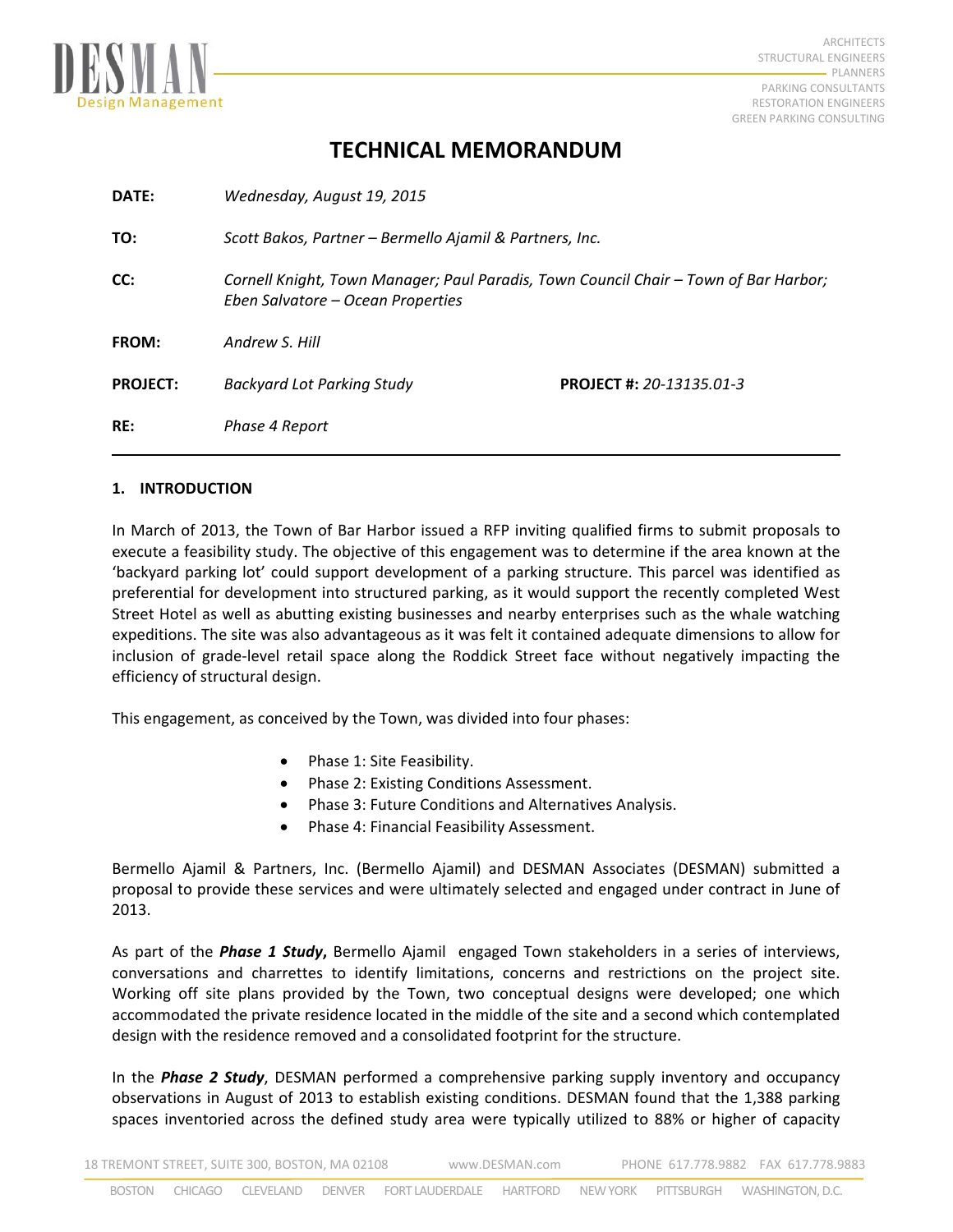

during the height of the summer tourist trade, with public parking facilities running at 93% - 99% of capacity on weekdays and weekends at the busiest hour of the day.

In practical terms, the Town needs at least 75 spaces immediately to reduce pressure plus replacement of whatever capacity is displaced when the garage is developed over the existing parking lot ( $\approx 81$ ) spaces). Additionally, given the amount of vacant space observed across the area during field surveys, DESMAN projected the Town may need as many as 85 additional spaces to support development in the near future. This suggested an initial design target of roughly 250 spaces.

The results of this analysis were vetted with Town leaders and the general public in separate presentations.

As part of the *Phase 3 Study*, DESMAN met with Town stakeholders in early August of 2014 to review field work to date and identify any concerns about our prior findings. At the request of certain attendees, DESMAN expanded the scope of their observations to include vehicles parked on‐street south of Mount Desert Street as it was felt that these could be area employees flowing out of the downtown proper into adjacent residential neighborhoods. Additionally, DESMAN was asked to expand field observations regarding typical length of stay and turnover on Town streets to cover larger sections of Main Street, West Street and Rodick Street. DESMAN also performed peak hour occupancy counts across the study area to update data collected at the same time the prior year (2013) with the objective of measuring natural growth in parking demand, year‐to‐year.

In mid-September 2014, the Town provided DESMAN with a list of seven properties that may be redeveloped in the next 10 years. DESMAN developed a statistical model, based on Urban Land Institute and Institute of Transportation Engineers standards, to model the impact of these developments. This was used to identify any potential parking supply shortfalls arising from future development which may need to be corrected.

Once future needs and potential supply shortfalls were quantified across the area, DESMAN reviewed preliminary plans for the proposed garage on the Backyard Lot and recommended adjustments to reflect these conditions. DESMAN also reviewed options for addressing projected parking shortfalls by other methods including development of structured parking options on other municipal parking lots and establishing remote parking facilities with connecting shuttle service into Bar Harbor.

DESMAN reviewed the potential benefits and liabilities of each of these options, relative to the proposed structure on the Backyard Lot, and identified the option that is most advantageous to the Town, based on our understanding of local values and concerns. As part of this phase of study, DESMAN also reviewed potential off‐season uses for a proposed parking facility.

The objective of this engagement is to establish a final option for analysis to complete the *Phase 4 Study.* The purpose of this phase is to determine how the Town might finance the proposed improvements. Mechanisms to assist in financing and/or which may be needed to support the development may include:

- Introduction of metered parking in certain areas;
- Introduction of time limits in certain areas;
- Introduction of a Residential Parking Permit program in certain areas;
- Introduction of 'fee for use' parking in certain facilities;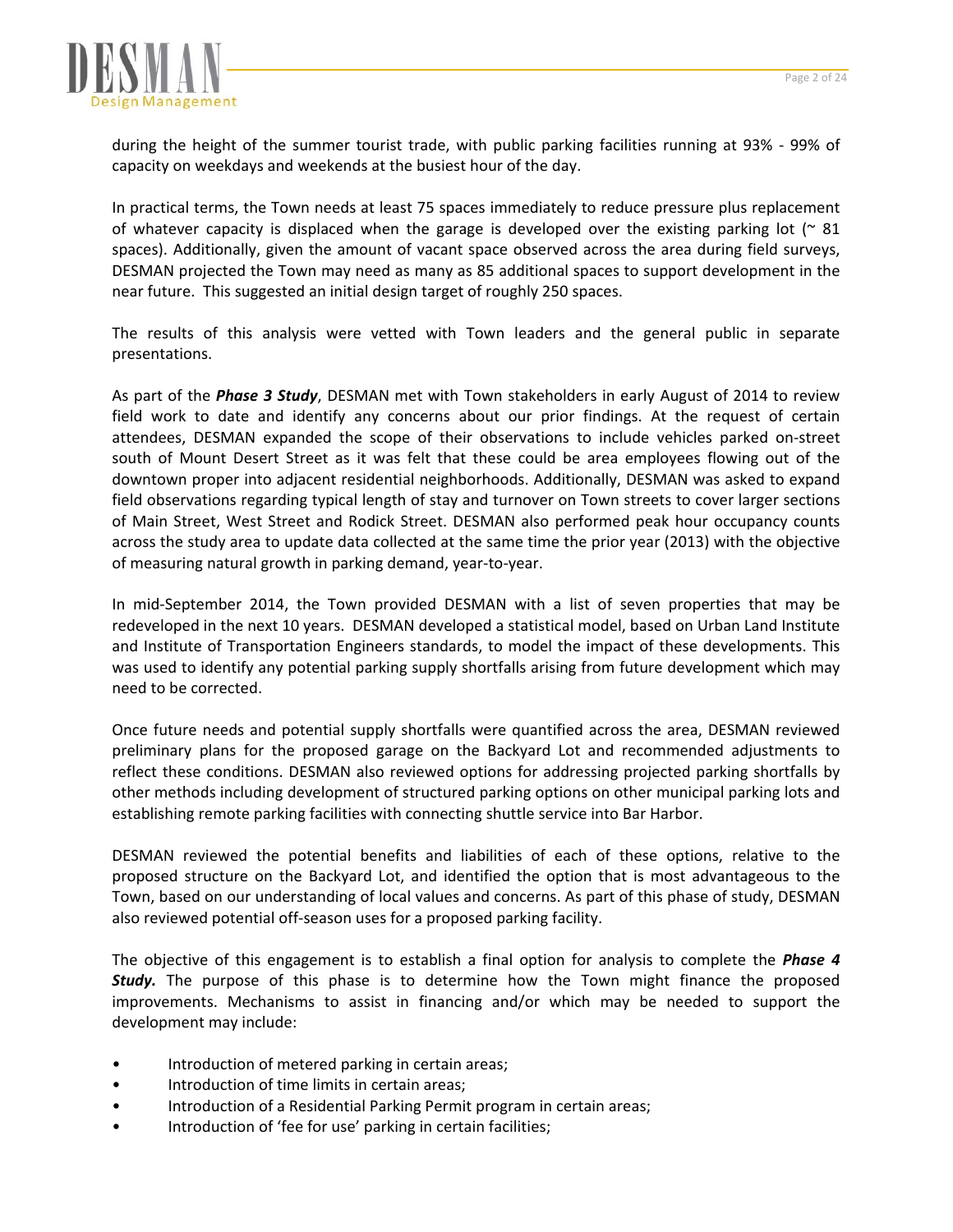

- Creation of a formal agency to manage municipal assets;
- Creation of financial/accounting structure to support financing of a parking asset;
- Revision of existing ordinances to support recommended actions.

This final analysis includes a review of best practices, as well as an assessment of potential capital and operating costs, gross income, net operating income and debt service.

# **2. SELECTED AGREEMENT STRUCTURE AND TERMS**

After careful negotiations, the Town and Ocean Properties (OP) have agreed to enter into an agreement wherein:

- 1. OP will be responsible for the costs of development, operations and maintenance for the grade level of the parking structure. This level will be accessed via York Street, will contain roughly 100 parking spaces and will not feature any vertical circulation between this level and the other portions of the garage. This area will be set aside exclusively for OP's use and OP will solely determine the terms for that usage, including rates, access control, hours and dates of operation, etc. OP will be solely responsible for the cost to operate and maintain that portion of the facility and will retain sole rights to any revenues generated from the use of those spaces. Any property taxes arising from the assessment of this property may be pledged against the debt service on the public portion of the garage.
- 2. Finally, OP has agreed that any West Street Hotel guests who cannot be accommodated in the portion of the garage allocated to their ownership may park in the publicly owned portion of the garage, at the posted rates, as availability allows. Furthermore, the revenue arising from these users will belong solely to the Town.
- 3. The Town will be solely responsible for the spaces contained on the upper floors of the garage. This area will only be accessible from the upper story entrance off Rodick Street and will not offer any vertical connection to the lower level of the garage.
- 4. The Town agrees to waive the right to compensation for use of the public lands that OP's portion of the facility will sit upon.
- 5. The Town also agrees to address any displacement of existing private parking spaces with each land owner on an individual, case‐by‐case basis.
- 6. The Town will be solely responsible for the costs associated with construction, financing, operations and maintenance of the public portion of the structure.
- 7. The Town will only use the parking fees generated by garage, lot and meter use and parking citation fines to offset the debt service for the public portion of the garage and not for any other reason, until such time as the debt service is retired. Once the debt on the public portion of the garage is retired, the Town agrees to use those revenues for the upkeep and improvement of the facility through the duration of its life.
- 8. Both parties will be responsible for meeting Americans with Disabilities Act (ADA) standards, local zoning code, and any regulatory and life safety regulations for their respective portions of the facility.
- 9. Development and maintenance costs associated with shared features of the facility, such a stairways and elevators, will be allocated to each party according to the portion of the facility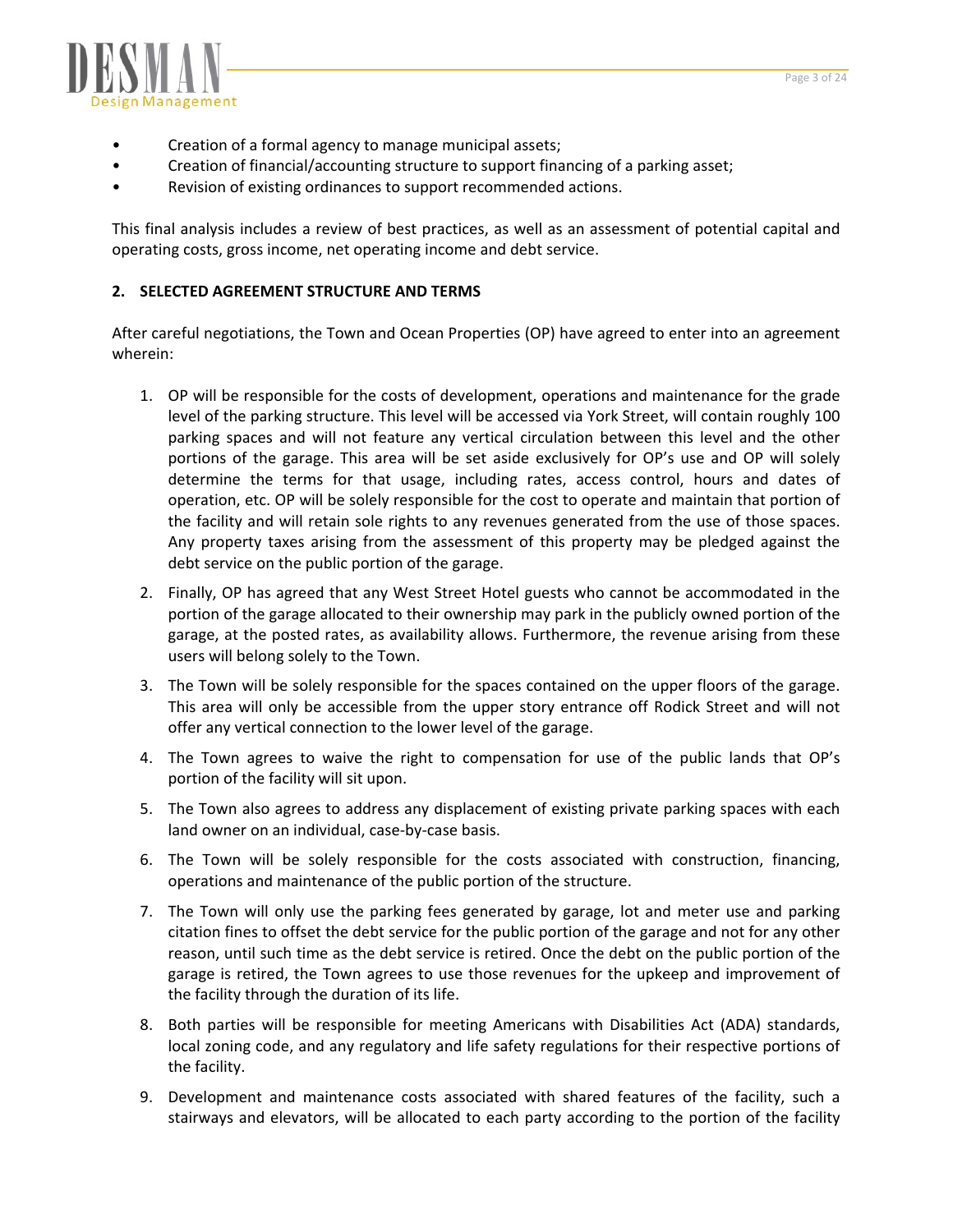

(as determined by total square footage) that each party owns. Terms of payment for those items, and compensation to the other party, are subject to negotiation and agreement between the Town and OP.

As OP has indicated that they intend to pay for their portion of the project directly, DESMAN has limited our analysis to the portion of the garage set aside for public use. For the purposes of this analysis, DESMAN has assumed a design that will provide a total of 300 spaces across three supported levels above grade.

# **3. PROJECT DESIGN CONCEPT IMPACTS**

As outlined in the prior section, the grade level of the proposed facility ( $\sim$  100 spaces) will be dedicated exclusively for Ocean Properties as they will be constructing and operating this portion of the project at their own expense.

Incorporation of Leiser Property, ten spaces occupying roughly 1,620 square feet on the north end of the project site, impacts design dynamics and project cost significantly. If the property is incorporated within the design, as shown in Option A in *Figure 1*, the structure can support a total of 332 spaces over four levels (one at grade and three supported). This design would offer Ocean Properties a total of 104 spaces at grade and the city 228 spaces on supported levels. Compensation to the Leisers for acquisition of their property, which could include payment for the land as well as provision of parking spaces in the new facility, would be subject to negotiations prior to construction.



*Figure 1 – Option A Grade Level Plan* 

If the Leiser Property is not acquired, but the air rights above the property are, then the grade level footprint is reduced, as shown in Option B in *Figure 2* on the next page. Under this option, only 90 spaces can be included on grade, but the supported levels are unchanged from the Option A design.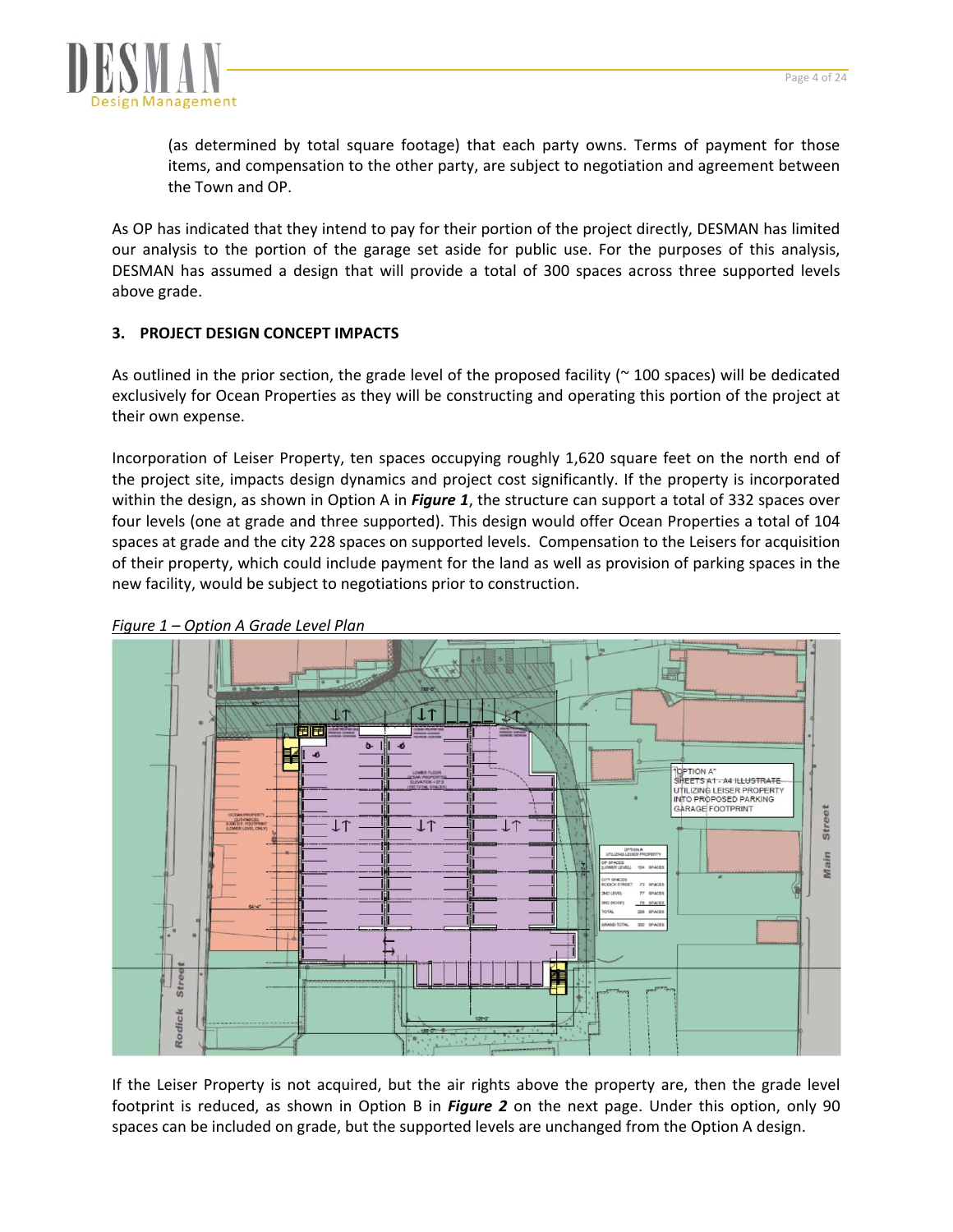

*Figure 2 – Option B Grade Level Plan* 



Option C, which anticipates a design wherein neither the ground nor air rights to the Leiser Property can be acquired, reduces the grade level floorplate to 90 spaces and the capacity of above grade parking to just 204 spaces, as shown in *Figure 3*.



*Figure 3 – Option C Grade Level Plan*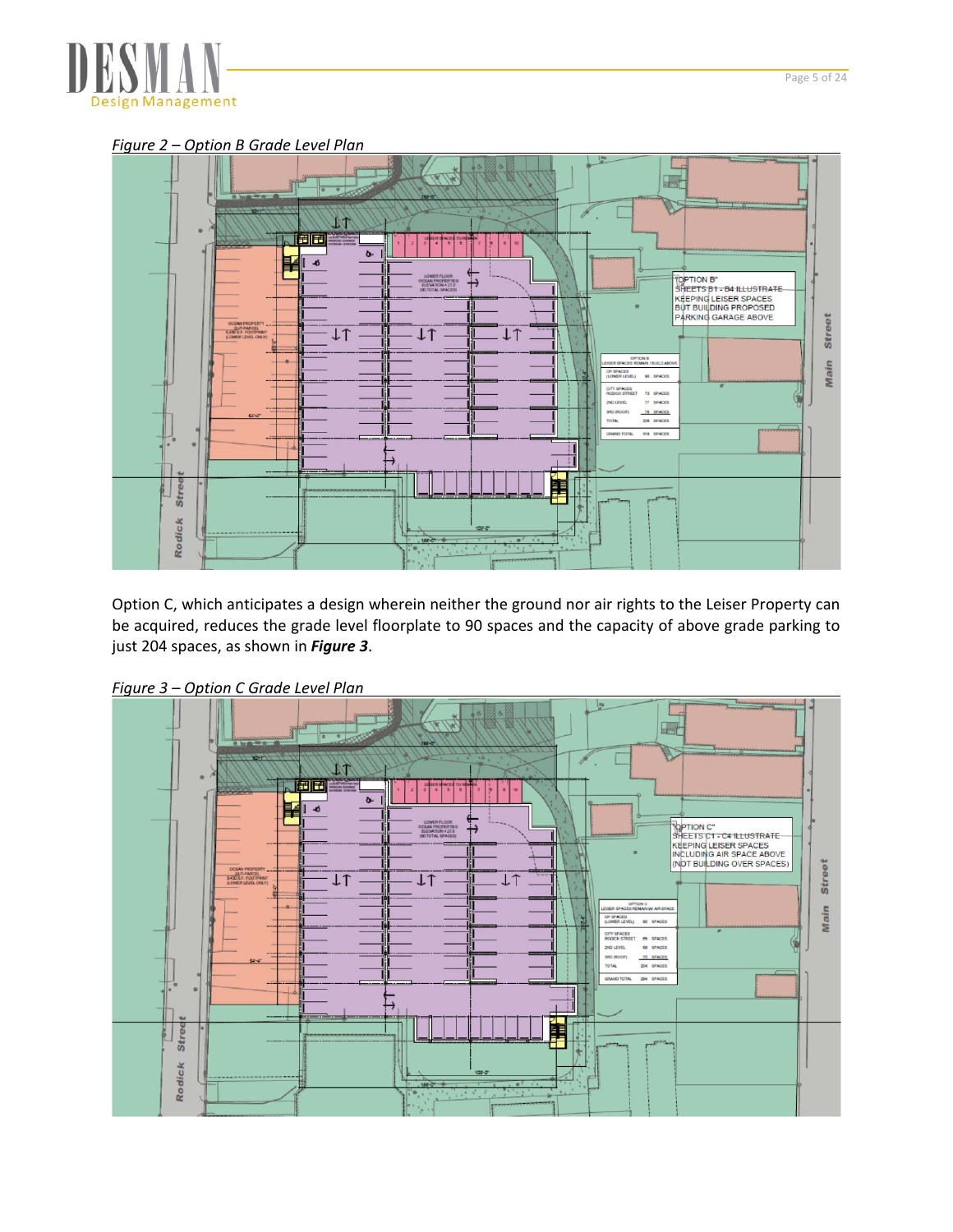

Detailed concept drawings of all three options are included as an addendum to this report.

Unfortunately, the design requirements outlined by the Task Force exceed the capacity of all three options. According to DESMAN's calculations, shown in *Table 1*, the facility would need to accommodate a total of 412 spaces to meet all the needs previously outlined.

*Table 1 – Revised Summary of Needs*

| <b>REQUIREMENT</b>                                             | <b>SPACES</b> |
|----------------------------------------------------------------|---------------|
| Public Spaces Lost to Garage Construction <sup>1</sup>         | 66            |
| Spaces Needed to Address Current Shortfalls                    | 79            |
| Spaces Needed to Address Growth of Existing Demand (2015-2020) | 10            |
| Spaces Needed to Support Future Development                    | 48            |
| Spaces Needed for Vehicles Parked in Residential Areas         | 60            |
| Spaces Needed for West Street Reduction for Bikes              | 49            |
| <b>SubTotal Spaces Needed</b>                                  | 312           |
| Grade Level dedicated to Ocean Properties                      | 100           |
| TOTAL FACILITY CAPACITY TARGET                                 | 412           |

Notes:

1. This is the number of public spaces in the existing Backyard Lot that will be displaced by the project.

This need would represent a total of five supported levels above grade or a six‐story structure which would tower over the adjacent buildings and businesses. Based on our experience with the constituents of Bar Harbor, DESMAN did not believe that this design would be accepted. As such our following analysis was based on assumption that the project would contain three supported levels and roughly 300 total spaces, of which at least 200 would belong to the Town.

Due the limitations of the proposed capacity, DESMAN's analysis assumes adoption of the ban on the 49 parking spaces along the southside of West Street between Eden and Bridge and incorporation of the initiative to accommodate all of the roughly 60 vehicles parking in residential side streets will not be advanced due to the limited capacity of the facility. However, the proposed parking program for the Town does address how these users might be managed through other initiatives.

# **4. ESTIMATE OF PROJECT COSTS**

The three options ranged from roughly 125,346 square feet in total size to 131,826 square feet, and 294 to 332 spaces, as shown in *Table 2*.

|              |             | OPTION A <sup>2</sup> |            |             | OPTION B <sup>3</sup> |                   |             | OPTION C <sup>4</sup> |            |
|--------------|-------------|-----------------------|------------|-------------|-----------------------|-------------------|-------------|-----------------------|------------|
| Level        | Sq. Footage | <b>Spaces</b>         | Efficiency | Sq. Footage | <b>Spaces</b>         | <b>Efficiency</b> | Sq. Footage | <b>Spaces</b>         | Efficiency |
| Grade        | 33,078      | 104                   | 318        | 31,458      | 90                    | 350               | 31,458      | 90                    | 350        |
|              | 32.916      | 73                    | 451        | 32,916      | 73                    | 451               | 31,296      | 65                    | 481        |
|              | 32.916      | 77                    | 427        | 32,916      | 77                    | 427               | 31,296      | 69                    | 454        |
|              | 32.916      | 78                    | 422        | 32.916      | 78                    | 422               | 31.296      | 70                    | 447        |
| <b>TOTAL</b> | 131.826     | 332                   | 397        | 130,206     | 318                   | 409               | 125,346     | 294                   | 426        |

*Table 2 – Potential Design Options*

*Notes:*

*1. Ocean Properties portion of the structure.*

*2. Option incorporates Lesier Property.*

*3. Option excludes Lesier Property, but only at grade.*

*4. Option excludes Lesier Property, including air rights.*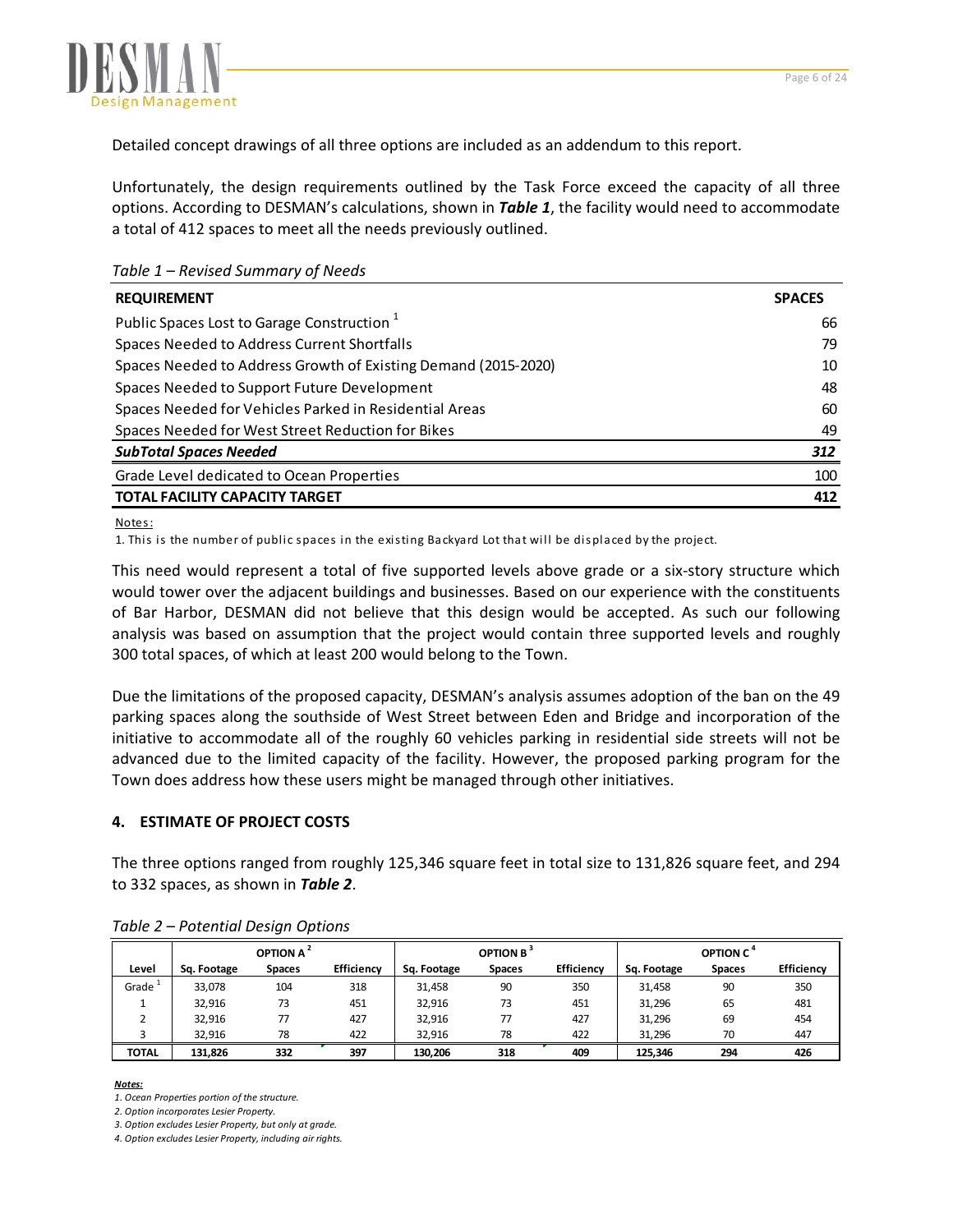

As the preceding table indicates, exclusion of the Leiser Property has significant design impacts, influencing the capacity and efficiency of each option. Efficiency, the measure of the total square footage of the design divided by the total capacity, is of particular concern to project cost, as the more concrete that is used in a design the greater the cost.

At a standard cost of \$52.50 per SF, per RS Means 2014 for the Maine market, the total project 'hard'<sup>1</sup> costs were estimated to be between \$4,929,120 and \$5,184,270 for the public portion of the garage<sup>2</sup>.

|                   | -      |                 |           |        |                 |           |        |                 |           |
|-------------------|--------|-----------------|-----------|--------|-----------------|-----------|--------|-----------------|-----------|
|                   |        | <b>OPTION A</b> |           |        | <b>OPTION B</b> |           |        | <b>OPTION C</b> |           |
| <b>Hard Costs</b> | 98.748 | @ \$52.50/SF    | 5.184.270 | 98,748 | @ \$52.50/SF    | 5,184,270 | 93,888 | @ \$52.50/SF    | 4.929.120 |
| Soft Costs        |        | @ 25%           | 296.068   |        | @ 25%           | 1.296.068 |        | @ 25%           | 1,232,280 |
| <b>Total Cost</b> |        |                 | 6.480.338 |        |                 | 6.480.338 |        |                 | 6.161.400 |
| Cost/Space        | 228    | spaces          | 28,423    | 228    | spaces          | 28,423    | 204    | spaces          | 30,203    |

# *Table 3 – Design Option Cost Estimates (Public Portion)*

'Soft' costs, which include project design fees, permitting, fees from legal and financial institutions managing the financing, contingency set asides, and insurance premiums, were assessed at 25% of total hard costs. These costs included any cash payments to displaced property owners, but did not include an assumption of taxes on issuance of financing or land acquisition costs beyond standard legal fees. Total soft costs were estimated to be between \$1,232,280 and \$1,296,068, depending on the design.

Total project cost varied between roughly \$6.16M and \$6.48M, depending on design. Option C which had the least number of spaces also had the lowest cost for the Town. However, due to the inefficiency of the design caused by the failure to secure Leiser Property air rights, the design also had the highest cost per space, as shown in *Table 3*.

For the sake of this analysis, DESMAN assumed that total project cost would be amortized over a 20 year period at 4.0% APR with no equity reduction on principal at the outset. Under these terms, the Town's debt obligation would be \$37,337 ‐ \$39,270 per month or \$448,043 ‐ \$ 471,235 per year. This equates to roughly \$2,067‐\$2,196 per space annually, \$172.23‐\$183.02 per month, or \$8.61‐\$9.15 per business day.

# **5. BEST PRACTICES FOR MUNICIPAL PARKING ASSET DEVELOPMENT AND MANAGEMENT**

According to the U.S. Census Bureau there were 295 incorporated places in the United States with a population of at least 100,000 as of July 1, 2014. Of these 295 cities, only  $17<sup>3</sup>$  had adequate composition population density to generate parking revenues which would support the cost of a parking structure. In other words, less than 6% of the major cities in America can command the kind of consistent parking demand and rates such that a parking facility can generate adequate revenues to fully cover cost of financing and operating a parking facility. For the majority of U.S. cities and towns, the cost of building

 $<sup>1</sup>$  Hard costs are base construction costs (i.e. labor and materials) direct to the proposed project, including items like lighting, required fire</sup> suppression, signage and PARCS equipment. This cost estimate assumes full automation for revenue collection and access control, standard fluorescent light elements, and medium‐grade facades and finishes.

 $2$  Ocean Properties portion of each option as estimated to be between \$1,651,545 for the 90-space options and \$1,736,595 for the 104-space option.

<sup>&</sup>lt;sup>3</sup> New York City, Los Angeles, Chicago, Philadelphia, San Diego, San Jose, San Francisco, Seattle, Washington DC, Boston, Baltimore, Long Beach, Miami, Oakland, Honolulu, Anaheim and Santa Ana.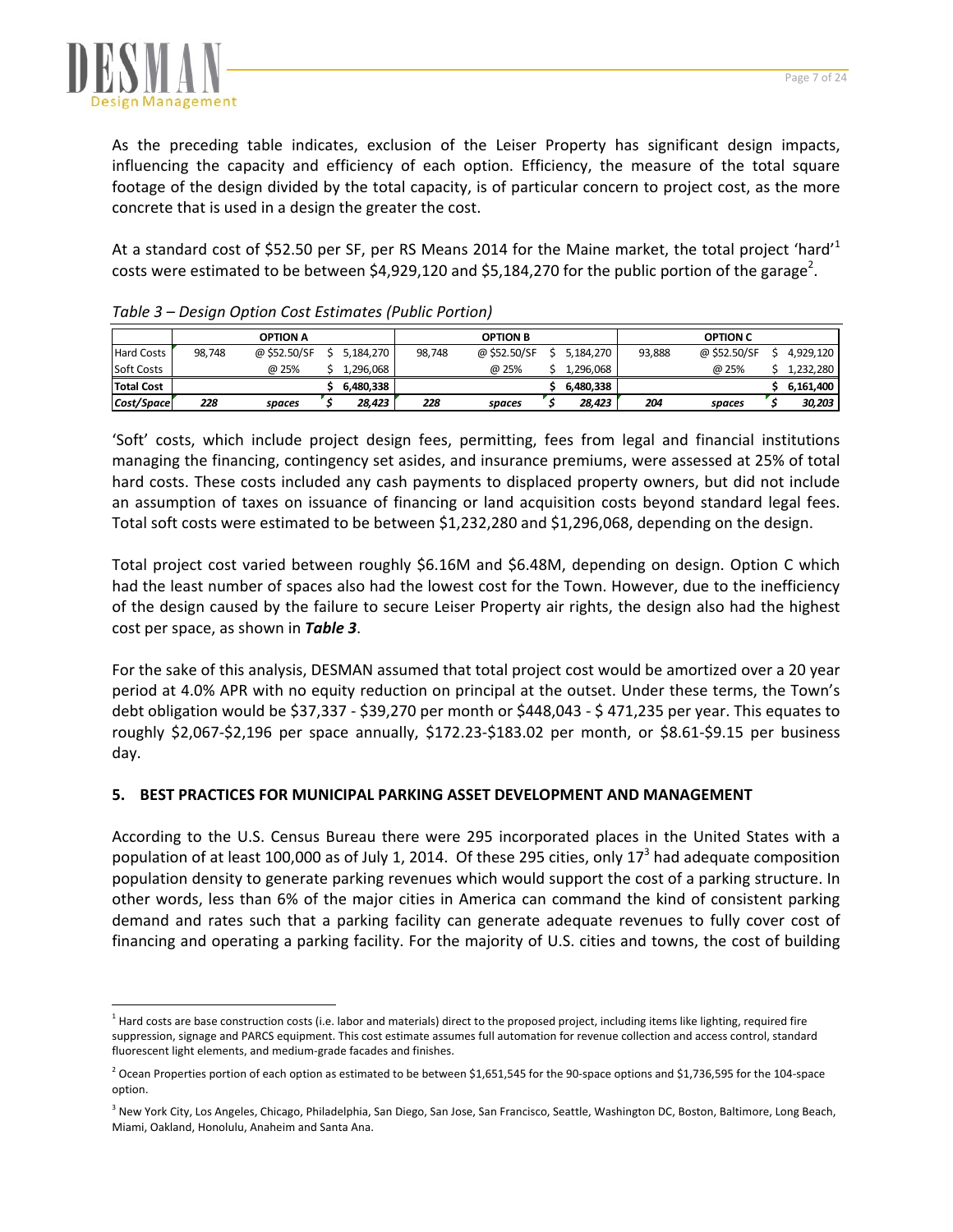

 $\overline{a}$ 

structured parking must be subsidized by additional revenues streams external to the facility in order to meet overhead costs and debt service obligations.

First and foremost, municipalities developing modern parking assets almost universally abandon 'free parking'<sup>4</sup> and adopt **fee‐for‐use** as their standard policy in advance of building the facility. Due to the cost of developing parking assets, this is often a fiscal necessity. In addition, it is fundamental part of any 'smart growth' initiative aimed at promoting sustainable practices, as charging a fee for parking provides the basis for individuals to evaluate the tangible and direct costs and benefits of different modes of transportation. Finally, it is often the only politically viable way to proceed forward with a project as few municipalities are willing to finance the development of a parking facility through a general tax levy on their constituents.

It should be noted that when a municipality converts from a 'free' to fee-for-use environment, the change typically must be global for the initiative to succeed. Instituting a fee for use in just one facility and allowing others to continue to operate as free commonly results in the facility charging for use to be un‐ or underutilized and the other facilities to be overused. In many communities where the leadership does not want residents subject to fees, but still wants a mechanism in place preventing visitors and employees from parking in those districts to avoid paying fees, a **residential parking permit program** is established. This program allows residents to register their vehicles at low or no cost with the municipality and receive some form of credential which identifies the vehicle as authorized to park in a defined district or area. This program protects residents and makes it easier for parking enforcement personnel to identify and ticket unauthorized vehicles.

Many municipalities have paid for the cost of a parking structure by **creating a parking fund**. This fund collects the revenues generated by the facility itself, plus other parking related revenues such as revenues from other municipal parking facilities, on‐street meter fees, on‐street parking permit sales, and parking citation fines, in order to generate adequate revenue to cover the costs of operating and financing the facility. These other resources are drawn upon because there is often little to no overhead costs associated with these revenue streams, allowing the net income to be reinvested into the overall parking system.

Many municipalities also consolidate all parking‐related functions under a single agency such as **a parking department** when forming the enterprise fund. This is done to take advantage of efficiencies that arise from bringing complimentary tasks under the direction of single authority. For example, one bookkeeper can manage the accounting for collected revenues in the municipality's off-street parking facilities, receipts from on‐street meters, fees for permit sales, and fines for parking citations, rather than have 2‐4 bookkeepers in other departments address these issues. In addition, with one person directing the operation for the whole parking system, it is easier to set and drive policy to meet the community's objectives. Finally, it is more convenient for residents, workers and visitors to get information from one agency.

Cities and towns have started to employ **demand‐responsive pricing** as a strategy to drive both parking revenues and policy in the community. This approach recognizes that some parking facilities, due to their location relative to other businesses or attractions in the area, are going to be more popular and in

<sup>&</sup>lt;sup>4</sup> Over the last 20 years, most municipalities have come to acknowledge that 'free parking' is not truly free, as the cost of building and maintaining a parking space must be born somewhere in the municipal budget, the fees for which are derived from local taxes. Similarly, most constituents know that they are, in some form, paying for parking in the town center that has no direct cost associated with it.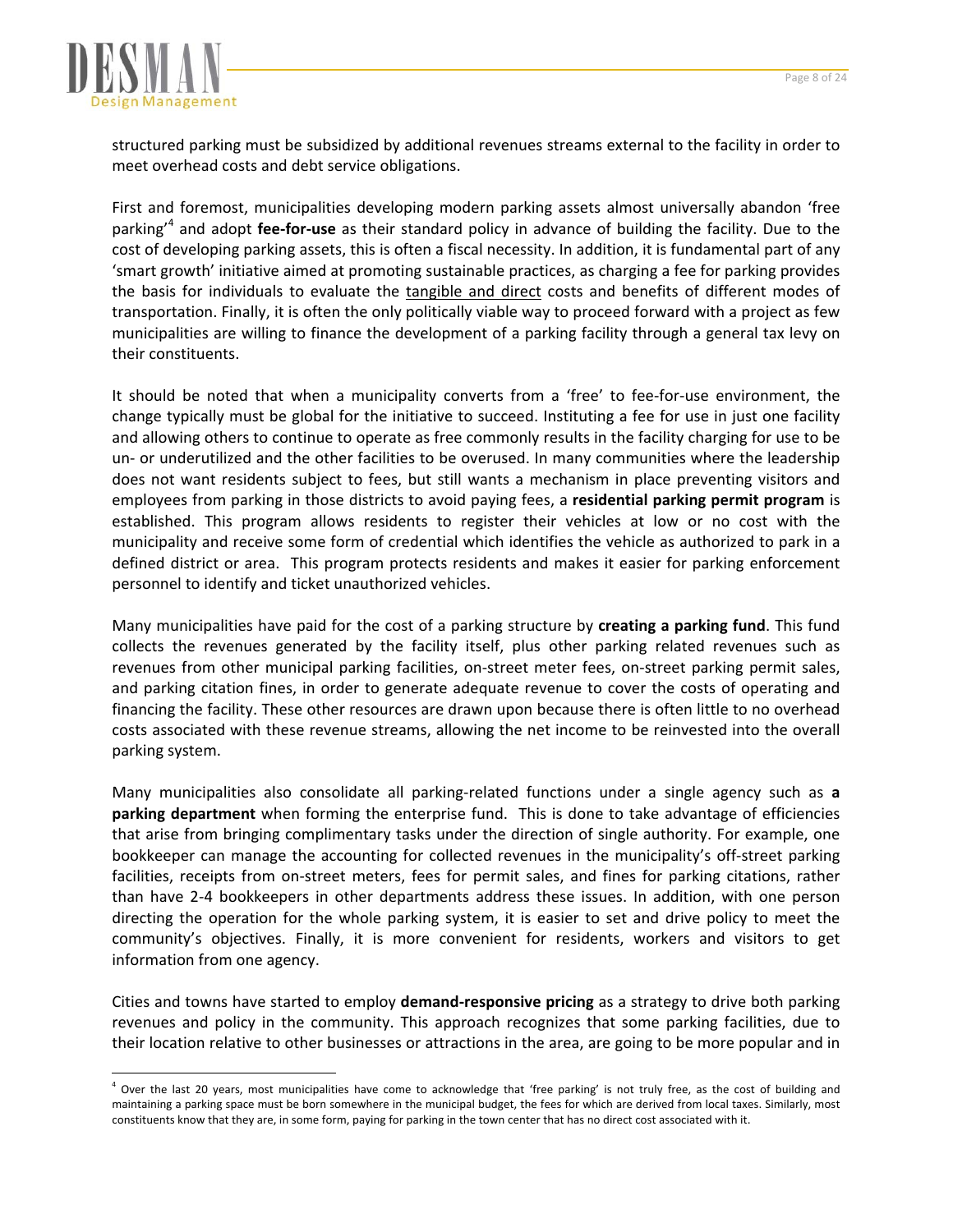

greater demand than other facilities. Following the basic principles of supply and demand, things which are in greater demand command a greater price; so it is with parking as well. Municipalities who adopt this approach set objectives for each asset in the parking system, such as improving use of an underutilized asset at the edge of town and reducing congestion in an overused asset in the core, and set price accordingly. Many municipalities also set target goals for measuring change, such as agreeing to manipulate prices in Lots A and B until the typical peak hour demand in Lot A has decreased 10% and the typical peak hour demand in Lot B has increased by 10%. Once the goals and objectives are set, the body administering to the parking system adjusts rates periodically until their targets are met.

Demand‐responsive pricing can be used to achieve a wide variety of goals and objectives including:

- Encouraging long‐term parkers who are familiar with the area to utilize underutilized assets outside the town center, leaving these spaces open to new visitors and patrons;
- Improving turnover in valuable curbside parking spaces outside popular businesses or within certain districts;
- Discouraging certain types of onerous parking behaviors by raising the 'opportunity cost' of engaging in them through higher fines;
- Providing an incentive for individuals to consider alternative modes of transportation such as carpooling by offering free or reduced rate parking;
- Recognizing the contributions of year-round residents by offering free or reduced rate permits.

Parking is often the first introduction a new arrival gets to a community and commonly the last experience they have before departing. As such, most municipal parking structures have some element of staffing onsite during peak business hours to provide assistance and a human presence. However, many municipalities have recognized that having an attendant on‐site at all times is not a good use of resources or cost effective and have embraced **automation** in the basic design of the facility. By including mechanisms which can collect parking fees during off‐peak hours, the municipality can maintain operation of the facility around the clock without the cost burden of staffing the facility constantly. Municipalities that elect to go this route commonly include technology in the facility's design which allows a user in distress to quickly connect to a designated representative charged with providing assistance when needed.

These best practices informed DESMAN recommendations for how Bar Harbor should program parking in order to support development of the proposed parking structure.

## **6. PARKING PROGRAM RECOMMENDATIONS**

 $\overline{a}$ 

Bar Harbor currently has only one facility – the parking lot adjacent to the Bar Harbor Club servicing a whale watching expedition – that openly charges<sup>5</sup> for parking. The Town currently issues permits for use by residents and employees through the police department, but these are at no cost and there appears to be no mechanism for ensuring that individuals participate. Much of the on‐street parking along major commercial streets is time limited, but there are few restrictions for use on side and residential streets. The Police Department manages parking enforcement, while Public Works maintains the existing

<sup>&</sup>lt;sup>5</sup> There may be other businesses – such a hotels or bed-and-breakfasts – which include a surcharge on the guest's bill for parking, but DESMAN did not observed any other facility in the study area advertising 'fee for use' parking.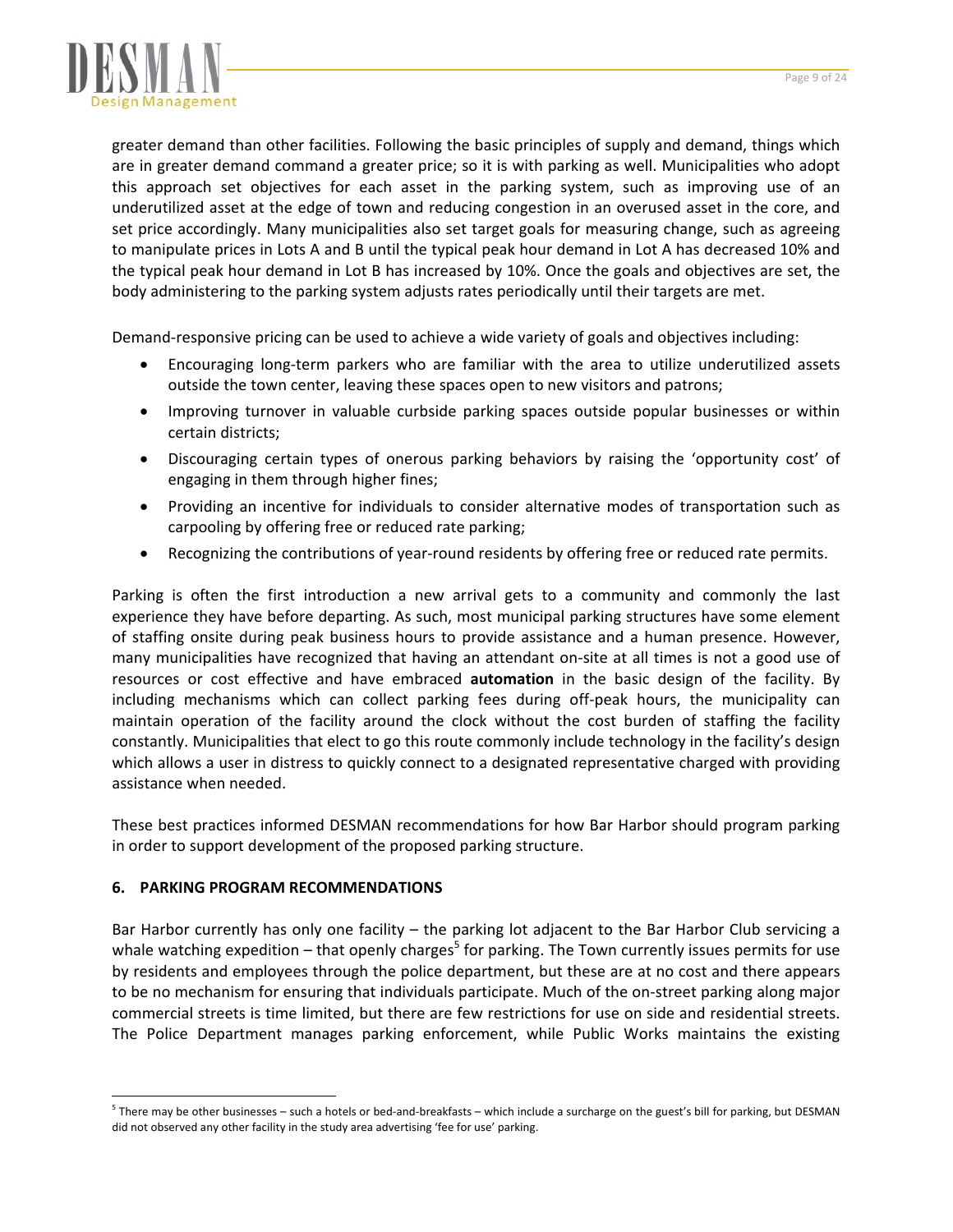

facilities and the Finance Department processes fine payments. All funds from parking citations appear to currently go into the Town's General Fund.

DESMAN first recommends that the Town establish a parking fund into which all parking‐related revenues are deposited and from which all parking‐related expenses are paid. This would include existing revenues and expenses from parking enforcement, plus future revenues and expenses associated with other initiatives to be outlined in this section.

As a second step, DESMAN recommends the Town adopt fee‐for‐use parking in select areas and facilities as follows:

- 1. Purchase and install parking meters in the following locations:
	- o 62 parking meters along West Street between Main and Bridge Streets;
	- o 80 parking meters along Main Street between West Street and Atlantic Avenue/Newton Way;
	- o 35 parking meters along Mt. Desert Street between Main Street and High and School Streets; and ‐
	- o 79 parking meters along Cottage Street between Main Street and Bridge Street.
- 2. Maintain or extend two‐hour time limited 'free parking' in the following areas, with option to purchase an all‐day parking permit:
	- $\circ$  Along West Street between Bridge Street and Route 3<sup>6</sup>;
	- o Along Main Street between Atlantic Avenue/Newton Way and Cromwell Harbor Road;
	- o Along Mt. Desert Street between High and School Streets to Route 3; and –
	- o Along Cottage Street between Bridge/School Streets and Eden/Kebo Street.
- 3. Purchase and install multi-space parking meters in the Town Pier, West Street, Newport Drive and Rodick Place lots.
- 4. Consider instituting a Residential Parking Permit Zone on all other Town streets within the following boundaries:
	- o West Street to the north;
	- o Cromwell Harbor Road to the south;
	- o Eden/Kebo Streets to the west; and –
	- o The water's edge to the east.

 $\overline{a}$ 

*Figure 4* illustrates the locations of each of these new areas.

 $6$  This would include extending two-hour parking into areas currently without a limitation ascribed to them.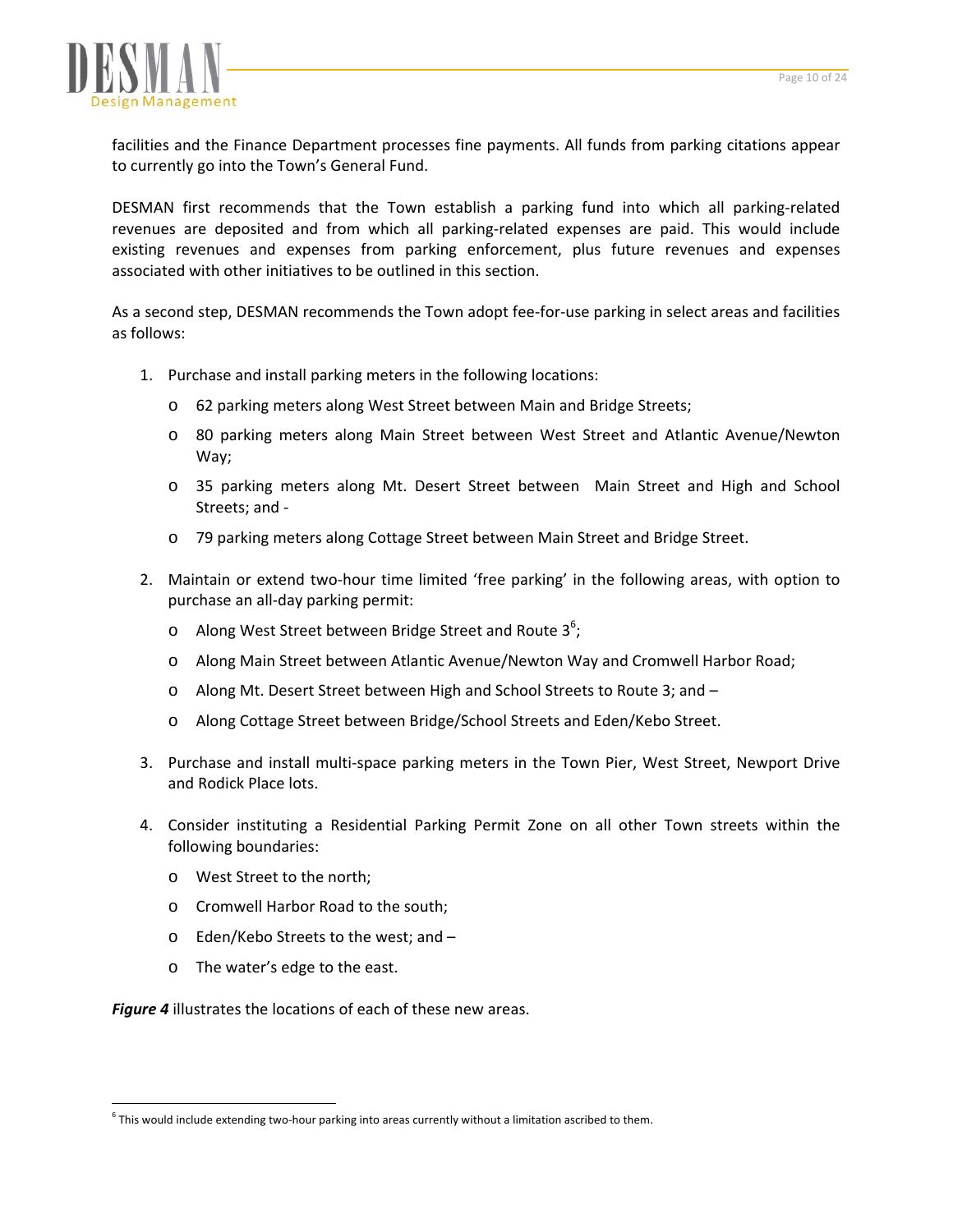

*Figure 4 – Proposed Parking Zones/Districts*



*Source: Google Earth, DESMAN* 

#### On‐Street Meter Program

DESMAN selected the areas outlined in the prior figure (shown in red) for curbside meter installation based on our observations regarding current utilization of these curbside spaces. We propose hours of enforcement for these meters from 8 AM until 8 PM, Monday through Sunday, commencing on or about May 15 and concluding on or about October 15. Meters should be priced at a rate of at least 25% higher per hour than abutting off‐street parking facilities to serve as an incentive for longer term parkers to seek off-street facilities and assure a steady turnover of curbside parking spaces in key areas around the Town core. Maximum length of stay at any curbside meter should be no more than four (4) hours. Fines for not paying a meter or parking at an expired meter should be \$20.00 per instance or twice the fine for parking beyond posted time limits in a 'free' space, to create adequate incentive for parkers to comply with the posted policy.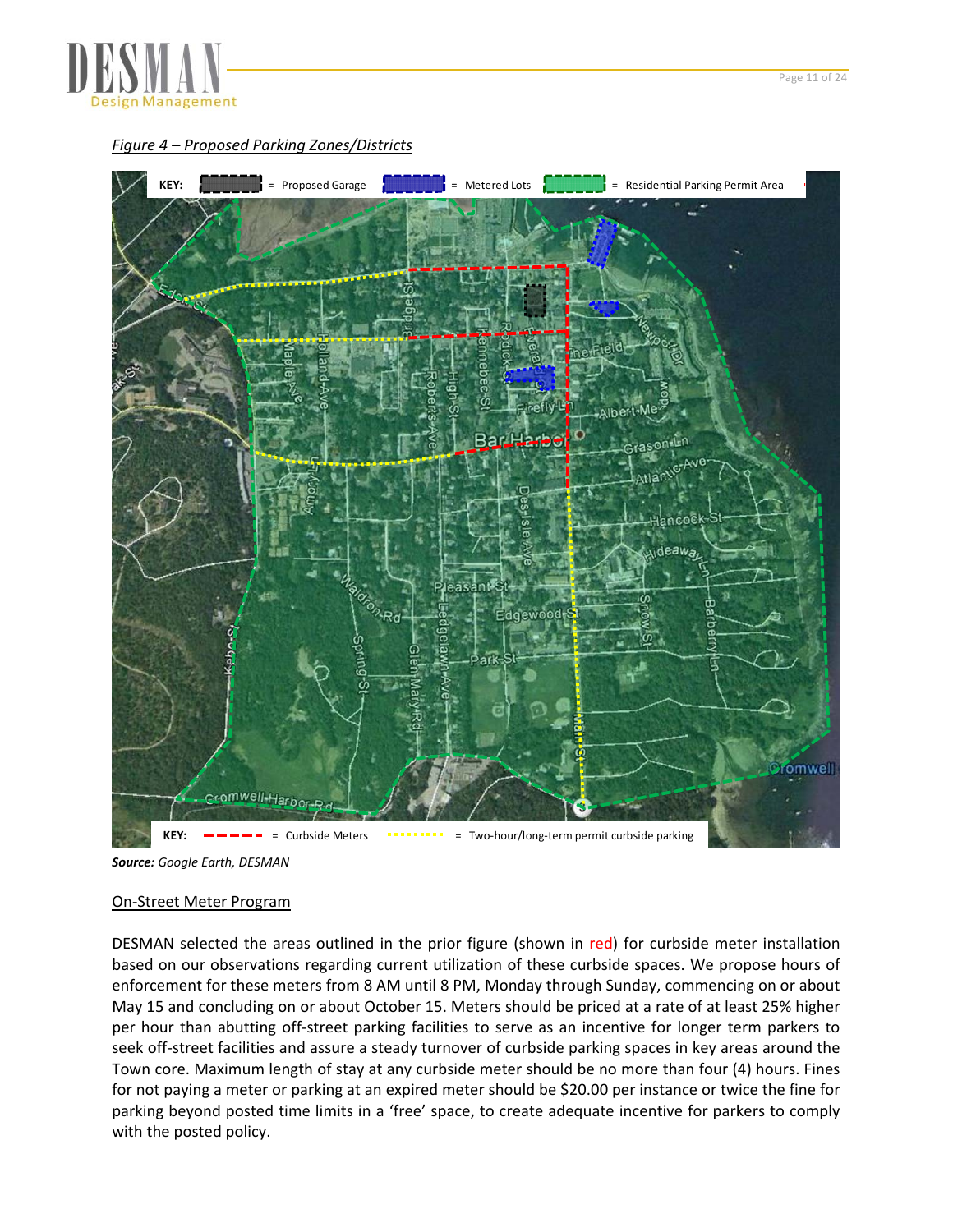

DESMAN recommends the Town purchase meters which accept both credit/debit card and coin payments and are solar powered with secure wireless (cellular) connections for processing credit/debit card transactions. DESMAN estimates total purchase and installation price per unit for this type of meter is \$625.00, based on recent bid submissions to other municipalities. Under DESMAN's proposal, the Town would need to acquire 256 meters to cover the areas outlined, for an initial capital cost of roughly \$160,000. Operating costs, which include cellular carrier charges (~\$15.00/month), wireless licenses (\$3.75/month) and software licenses (\$2.00/month), would amount to approximately \$20.75 per meter per month or \$45,760 annually<sup>7</sup>.

## On‐Street Parking Permit Program

The areas outlined in the prior figure (in yellow) will remain 'free' parking spaces subject to a maximum two‐hour length of stay under DESMAN's proposed program. We propose hours of enforcement from 8 AM until 8 PM, Monday through Sunday, commencing on or about May 15 and concluding on or about October 15. The fine for exceeding the two‐hour limitation will remain \$10.00 per violation.

DESMAN also recommends that the Town offer visitors the option of purchasing a one‐day pass to park in these areas for up to 24 hours. DESMAN recommends this pass be priced at a rate of \$10.00 per day and passes should only be available to purchase at a rate of one per individual and for only one day<sup>8</sup>. The fine for parking with an expired pass should be double the fine for exceeding other posted time limits (i.e. \$20.00 per violation).

## Town Parking Lot Program

 $\overline{a}$ 

Under DESMAN's proposed program, the Albert Meadow and Bridge Street lots would continue to operate as they are currently programmed. However, the Town Pier, West Street, Newport Drive, and Rodick Place lots would all convert to a 'fee-for-use' program facilitated by the installation of multispace parking meters. As with the single-space meters, DESMAN recommends units which are solarpowered, accept cash and debit/credit cards for payment, and have a wireless modem for processing credit/debit transactions.

We propose hours of enforcement for these lots from 8 AM until 8 PM, Monday through Sunday, commencing on or about May 15 and concluding on or about October 15. Meters should be priced at a rate per hour lower than abutting on-street meters to serve as an incentive for longer term parkers to seek off-street facilities and assure a steady turnover of curbside parking spaces in key areas around the Town core. Parkers should be able to purchase up to 24 hours of time in a single transaction, but no more. Fines for not paying a meter or parking at an expired meter should be \$20.00 per instance or twice the fine for parking beyond posted time limits in a 'free' space, to create adequate incentive for parkers to comply with the posted policy.

DESMAN recommends the Town purchase meters which operate in a 'pay and display" format where the parker places a receipt for their time purchase on their dash; this is relatively easy to understand for

 $^7$  Depending on how the Town arranges to process credit/debit card transactions, there can be an additional surcharge of up to \$0.13 per transaction, but this is typically absorbed by the parker, not the municipality.

 $8$  This policy prevents an individual from purchasing a block of passes and reselling them and/or purchasing a pass for multiple consecutive days and leaving their vehicle in place during that period.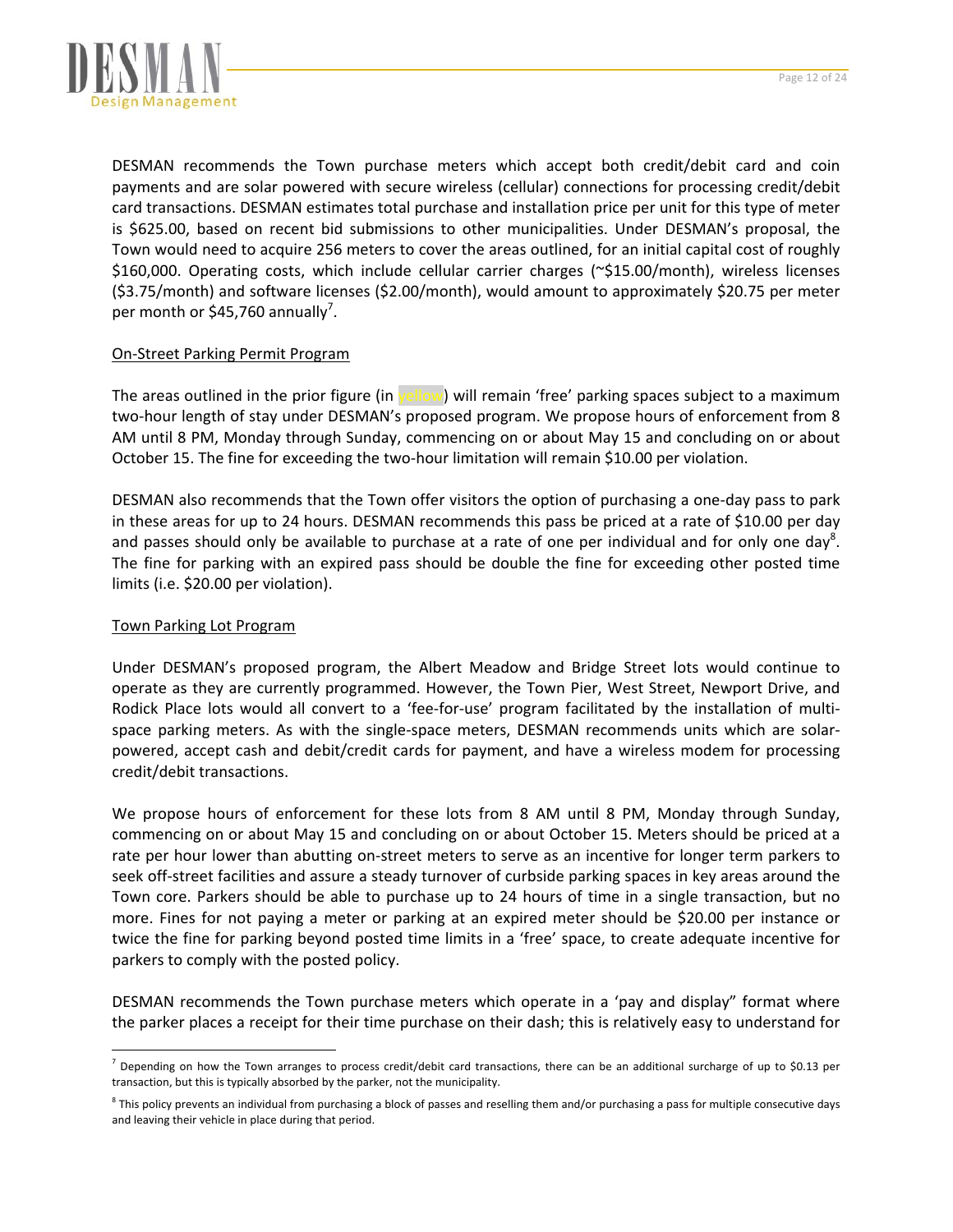

first-time users and easy to enforce for patrolling officers. DESMAN estimates total purchase and installation price per unit for this type of meter is \$7,850.00, based on recent bid submissions to other municipalities. Under DESMAN's proposal, the Town would need to acquire 8 meters to cover the lots outlined, for an initial capital cost of roughly \$47,100. Operating costs, which include cellular carrier charges (~\$20.00/month), wireless licenses (\$20.00/month) and software licenses (\$10.00/month), would amount to approximately \$60.00 per meter per month or \$1,800 annually $^9$ .

# Residential Parking Permit Program

In all other areas shown in the preceding figure in green, DESMAN recommends implementation of a residential parking permit program. Under this program, individuals submitting valid proof of residency<sup>10</sup> may register the vehicles within their household<sup>11</sup> with the Town and receive one identifier – typically a sticker or hangtag – per vehicle, free of charge. At the Town's discretion, residents may also register for visitor permits for their guests up to a stated maximum $^{12}$  free of charge.

The purpose of this program is to give the Town a mechanism for easily identifying non‐authorized users parking in residential district and to protect the rights of residents to quiet enjoyment of the streets surrounding their home. DESMAN recommends the Town fine individuals found parking in a permit zone without a valid permit in the amount of \$30.00 per incident, to provide a strong incentive for compliance with the policy.

It should be noted that this program does NOT reserve the parking spaces directly in front of an individual's home exclusively for their use, nor does it guarantee a parking space in front of resident's home will be available to them at all times. Rather it authorizes them to park in a defined area without fear of sanction or competition from outside users.

Capital costs to initiate this program will be nominal, as little is required beyond signage to identify those streets under the residential parking permit program and stickers or other credentials to identify program participants. For the purpose of this study, DESMAN is budgeting \$5,000.00. Operating costs should be nominal and are not included in this analysis as a result.

## Integration of Parking Enforcement Receipts

 $\overline{\phantom{a}}$ 

According to budget documents, the Town collected roughly \$50,000 in parking fines in FY2014 and is budgeted to collected \$34,000 in FY2015 and \$35,000 in FY2016. Against this the Police Department assessed total wages of roughly \$13,673 in FY2014 for 'parking attendants' which DESMAN understands to mean parking enforcement personnel. These two positions, which currently operate from June to Columbus Day, are projected to cost the Town \$13,000 in FY2015 and \$14,205 in FY2016. Assuming a

 $9$  Depending on how the Town arranges to process credit/debit card transactions, there can be an additional surcharge of up to \$0.13 per transaction and/or 3% of the total transaction value, but this is typically absorbed by the parker, not the municipality.

 $10$  Common credential include a driver's license or passport verifying the individual's identity and a tax bill or lease/rental agreement identifying the individual as a resident of a property within the defined bounds of the program boundaries. For individuals submitting rental or lease agreements, the agreements term must be at least ninety (90) days to qualify as a resident.

 $11$  Typically, households are not allowed to register more than 3 or 4 vehicles in total, but each municipality makes their own determination of the maximum threshold according to their unique dynamics.

 $12$  Commonly, residents are allowed to request up to 2 visitor passes per household per month, but some communities are more stringent or flexible, depending on local conditions.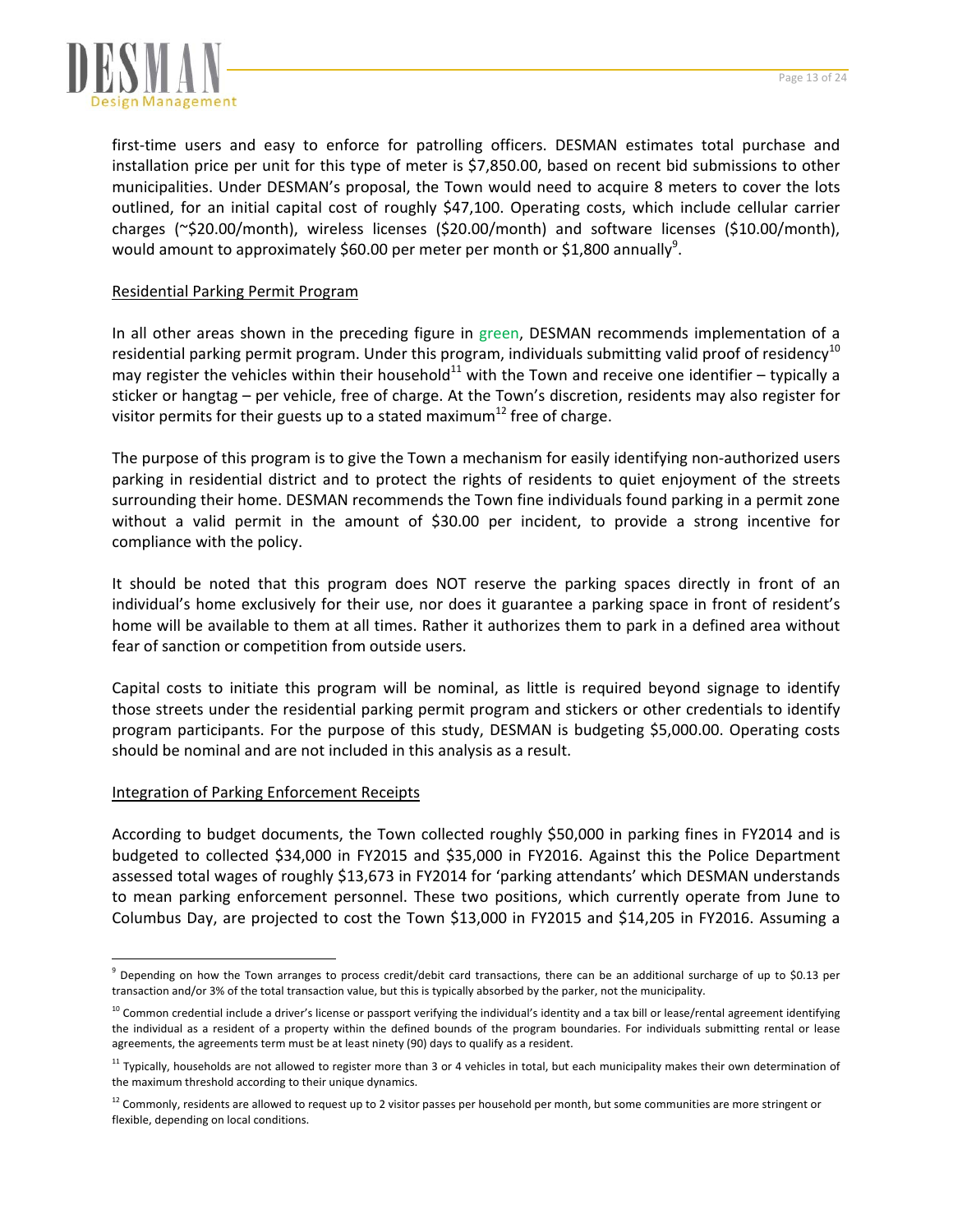

55% inflation factor on wages to reflect payrolls taxes and benefits, DESMAN projects that these positions cost the Town between \$20,150 and \$22,018 per fiscal year, netting the Town roughly \$13,000 to \$14,000 under current conditions.

These funds, plus any additional revenues generated by the recommended fines outlined in the prior section or a longer enforcement 'season' than currently in place, could be dedicated to the parking enterprise fund to offset the cost of developing and operating the proposed parking structure.

# **7. EXPENSE PROJECTIONS**

Traditionally, a financial feasibility analysis is executed by first establishing potential demand for the proposed facility; this was accomplished in Task 2 of the analysis and refined in Task 3. Then a rate survey is executed of the surrounding market and, from this, a recommended schedule of fees is developed. These proposed fees are applied to the projected demand for the facility to generate an estimated revenue stream for the facility. Finally, annual operating expenses and debt service are calculated and evaluated relative to the projected gross income to determine debt service coverage and net cash flow.

For this analysis, determining rates by market survey is not a viable action as the existing market is largely 'free' with only one benchmark. Developing a market assessment from comparable communities is also not a reasonable approach, as there are no communities within reasonable distance of Bar Harbor that might compete for parking demand for the proposed facility. In point of fact, Bar Harbor is a destination community with its own unique dynamics and parking is not one of the factors typically evaluated by visitors when choosing to come to town, as opposed to another potential vacation destination.

For this analysis, DESMAN applied an alternative approach to determining rates for the proposed structure. This approach is founded in establishing the debt service and operating expenses for the proposed structure first in order to estimate what the facility would need to generate in order to offset the cost of development and operation. This structure is in turn modified by potential subsidies for the facility which would allow it to generate less than the total value needed to offset debt obligations and overhead. Through this process, a recommended rate structure is determined which allows the facility to charge a fair price for service which should be palatable to its potential customers. This process also informs what might be charged at newly created competing facilities in the town center.

DESMAN assumes that the proposed facility will operate as a 'fee for service' facility starting on or about May 15 each year through sometime around October 15 on a 24/7 basis. The facility may see additional off-season use as well, but beyond some nominal income for storing vehicles or equipment, DESMAN did not assume additional operations outside this time span.

DESMAN recommends the Town operate the facility in a 'pay on foot' format, where visitors are directed to process their tickets and make payment prior to returning to their vehicle. Our proposed staffing model, which is applicable across all there design options, has included provision of central cashier to process tickets manually between the hours of 8 AM and 10 PM during the summer season, but the facility should also come equipped with automated pay stations which will allow users to process their tickets at any time.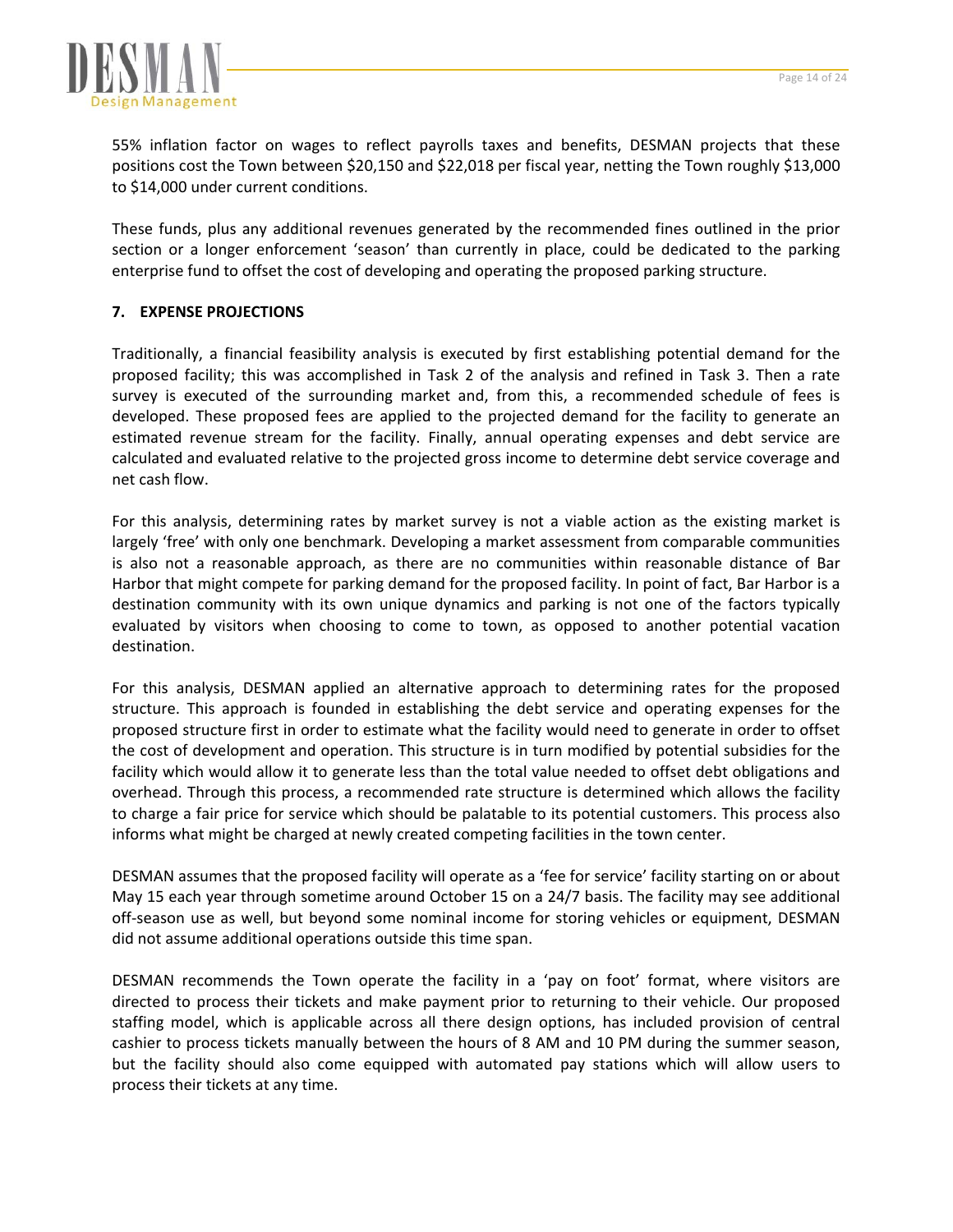

The proposed staffing model assumes a facility supervisor present in the facility during standard business hours through the operating season (i.e. May 15 – October 15) who will be on hand to help visitors process their tickets and make payment, but will also handle basic bookkeeping and accounting for the facility and act as a liaison to the community. An evening attendant will be on site through the length of the operating season each night until 10 PM. A custodian will work an abbreviated late night shift evening night during the operating season, cleaning the facility during off‐hours and preparing it for business then next day. And during the busiest part of the operating season (July 1 to October 1) a second attendant will be on-site from late morning through to the early evening, Wednesday through Sunday, to help customers and assistant with basic bookkeeping and maintenance tasks. The proposed staffing schedule is shown below in *Table 4.*

|                            | <b>Typical</b> | Working     | Total Hrs | Wage    | Working | Annual       | Payroll      |                 | Worker's     |                       |
|----------------------------|----------------|-------------|-----------|---------|---------|--------------|--------------|-----------------|--------------|-----------------------|
| Position                   | Schedule       | <b>Week</b> | Day       | Rate    | Days/Yr | <b>Wages</b> | <b>Taxes</b> | <b>Benefits</b> | Compensation | Uniforms <sup>2</sup> |
| <b>Facility Supervisor</b> | $8a-5p$        | Mo-Fr       | 8.0       | \$16.50 | 109     | \$14,388.00  | \$1,654.62   | 791.34          | 359.70       | 100.00                |
| AM Attendant               | $10a-6p$       | We-Su       | 8.0       | \$10.00 | 65      | \$5.200.00   | 598.00       | 286.00          | 130.00       | 50.00                 |
| PM Attendant               | $5p-10p$       | Mo-Su       | 5.0       | \$10.00 | 109     | \$5.450.00   | 626.75       | 299.75          | 136.25       | 50.00                 |
| Regular Custodian          | $10p-2a$       | Mo-Su       | 4.0       | \$15.50 | 109     | \$6.758.00   | 777.17       | 371.69          | 168.95       | 75.00                 |
| <b>Total Labor Cost</b>    |                |             |           |         |         | \$31.796.00  | \$3.656.54   | \$1.748.78      | 794.90       | 275.00                |

*Notes:*

*1. Per U.S Bureau of Labor Statistics, WageData for theNorthern Maine, NECTA, May 2014.*

*2. Per U.S Bureau of Labor Statistics, Compensation Data for theNorthern Maine, NECTA, May 2014.*

Corresponding wage and compensation costs were developed from U.S Bureau of Labor Statistics wage and compensation data specific to the Maine market for each position.

Cost estimates for other expense line items were developed by reviewing historical operating statements for comparably‐sized parking structures in the northeastern U.S. and applying the developed cost per unit values to the subject facility. Fixed line items, such as spending on utilities, insurance and repairs and maintenance, reflect costs as calculated for a year round operation.

Other costs, such as supplies, telephone tolls, landscaping, credit card and bank fees, all assume operation for only the limited season between May and October. Finally, DESMAN included regular contributions to a 'sinking fund' against major repair and replacement costs to the facility throughout its lifecycle. This is not commonly mandated by municipalities, but is a best practice DESMAN advocates.

All expenses, with the exception of the sinking fund contributions, were adjusted annually to reflect inflationary factors. *Table 5,* next page, shows expense projections through the first ten years of operations for Options A/B. As the table shows, an Option A/B will need to generate roughly \$2,449 per space annually in the first year of operation to meet debt service obligations and cover operating overhead.

An Option C design will need to generate roughly \$2,599 per space in the first year, about \$150 per space more annually than the Option A/B designs. The total annual operating cost and debt service on the Option C designs is roughly \$28,000 less per year than the larger capacity design, but the per space cost is greater in the smaller garage, as it has fewer spaces to spread fixed costs across.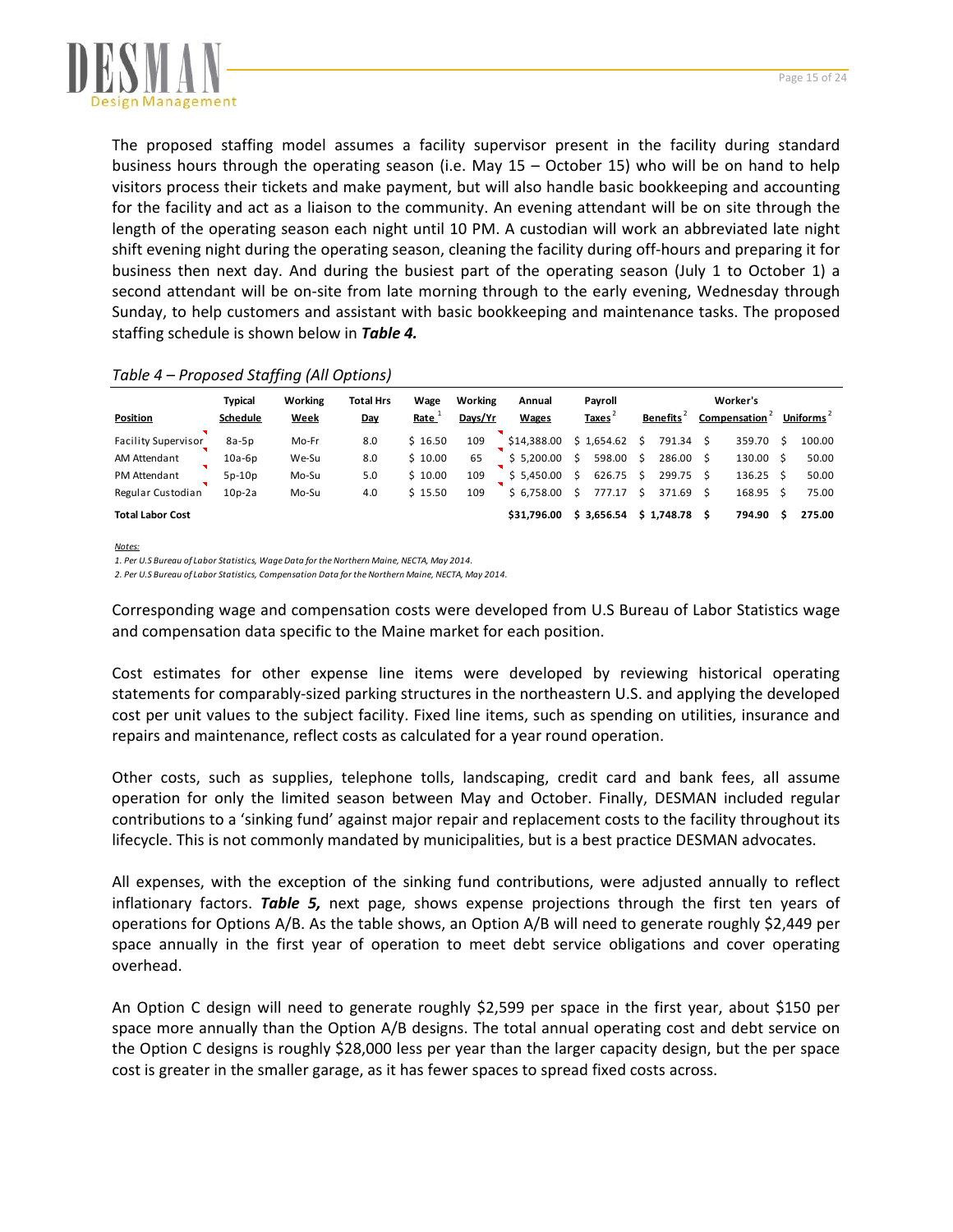

| Project Name: Option A/B               |    |      |                | Year 1        |      | Year 2                                                                                                                                                                                                                                                    | Year 3          | Year 4 |     | Year 5           |      | Year 6    |      | Year 7 |     | Year 8                           | Year 9                    | Year 10 |
|----------------------------------------|----|------|----------------|---------------|------|-----------------------------------------------------------------------------------------------------------------------------------------------------------------------------------------------------------------------------------------------------------|-----------------|--------|-----|------------------|------|-----------|------|--------|-----|----------------------------------|---------------------------|---------|
| 228<br>Capacity:                       |    |      |                | [2016]        |      | [2017]                                                                                                                                                                                                                                                    | [2018]          | [2019] |     | [2020]           |      | [2021]    |      | [2022] |     | [2023]                           | [2024]                    | [2025]  |
|                                        |    |      |                |               |      |                                                                                                                                                                                                                                                           |                 |        |     |                  |      |           |      |        |     |                                  |                           |         |
| <b>Inflationary Assumption:</b>        |    |      |                |               | 1.03 | 1.03                                                                                                                                                                                                                                                      | 1.03            | 1.03   |     | 1.03             |      | 1.03      |      | 1.03   |     | 1.03                             | 1.03                      | 1.03    |
|                                        |    |      |                |               |      |                                                                                                                                                                                                                                                           |                 |        |     |                  |      |           |      |        |     |                                  |                           |         |
| <b>OPERATING EXPENSES:</b>             |    |      |                |               |      |                                                                                                                                                                                                                                                           |                 |        |     |                  |      |           |      |        |     |                                  |                           |         |
| Payroll                                | Ŝ. |      | 143.64 /space  | 32,750        |      | 33,733                                                                                                                                                                                                                                                    | 34,745          | 35,787 |     | 36,861           |      | 37,967    |      | 39,106 |     | 40,279                           | 41,487                    | 42,732  |
| Payroll Taxes                          | Ŝ. |      | $16.52$ /space | 3,766         |      | 3,879                                                                                                                                                                                                                                                     | 3,995           | 4,115  |     | 4,238            |      | 4,365     |      | 4,496  |     | 4,631                            | 4,770                     | 4,913   |
| <b>Benefits</b>                        | Ś  |      | 7.90 /space    | 1,801         |      | 1,855                                                                                                                                                                                                                                                     | 1,911           | 1,968  |     | 2,027            |      | 2,088     |      | 2,151  |     | 2,216                            | 2,282                     | 2,350   |
| Worker's Compensation                  | \$ | 3.59 | /space         |               | 819  | 844                                                                                                                                                                                                                                                       | 869             | 895    |     | 922              |      | 950       |      | 979    |     | 1,008                            | 1,038                     | 1,069   |
| Uniforms                               | \$ | 1.24 | /space         |               | 283  | 291                                                                                                                                                                                                                                                       | 300             | 309    |     | 318              |      | 328       |      | 338    |     | 348                              | 358                       | 369     |
| Utilities                              | \$ |      | $11.81$ /space | 2,772         |      | 2,855                                                                                                                                                                                                                                                     | 2,941           | 3,029  |     | 3,120            |      | 3,214     |      | 3,310  |     | 3,409                            | 3,511                     | 3,616   |
| Insurance                              | \$ |      | 18.15 /space   | 4,262         |      | 4,390                                                                                                                                                                                                                                                     | 4,522           | 4,658  |     | 4,798            |      | 4,942     |      | 5,090  |     | 5,243                            | 5,400                     | 5,562   |
| Garage Supplies                        | Ś. |      | $1.48$ /space  |               | 348  | 358                                                                                                                                                                                                                                                       | 369             | 380    |     | 391              |      | 403       |      | 415    |     | 427                              | 440                       | 453     |
| Office Supplies                        | Ś  |      | $0.75$ /space  |               | 176  | 181                                                                                                                                                                                                                                                       | 186             | 192    |     | 198              |      | 204       |      | 210    |     | 216                              | 222                       | 229     |
| Printing & Tickets                     | \$ |      | $1.03$ /space  |               | 242  | 249                                                                                                                                                                                                                                                       | 256             | 264    |     | 272              |      | 280       |      | 288    |     | 297                              | 306                       | 315     |
| Telephone                              | Ś  |      | $0.60$ /space  |               | 141  | 145                                                                                                                                                                                                                                                       | 149             | 153    |     | 158              |      | 163       |      | 168    |     | 173                              | 178                       | 183     |
| General R&M                            | Ś  |      | 55.89 /space   | 13,125        |      | 13,519                                                                                                                                                                                                                                                    | 13,925          | 14,343 |     | 14,773           |      | 15,216    |      | 15,672 |     | 16,142                           | 16,626                    | 17,125  |
| Elevator R&M                           | Ś  |      | 8.65 /space    | 2,031         |      | 2,092                                                                                                                                                                                                                                                     | 2,155           | 2,220  |     | 2,287            |      | 2,356     |      | 2,427  |     | 2,500                            | 2,575                     | 2,652   |
| PARCS R&M                              | Ś  |      | $3.62$ /space  |               | 850  | 876                                                                                                                                                                                                                                                       | 902             | 929    |     | 957              |      | 986       |      | 1,016  |     | 1,046                            | 1,077                     | 1,109   |
| Landscaping                            | Ś  | 3.15 | /space         |               | 740  | 762                                                                                                                                                                                                                                                       | 785             | 809    |     | 833              |      | 858       |      | 884    |     | 911                              | 938                       | 966     |
| Miscellaneous                          | \$ |      | $0.55$ /space  |               | 129  | 133                                                                                                                                                                                                                                                       | 137             | 141    |     | 145              |      | 149       |      | 153    |     | 158                              | 163                       | 168     |
| Overhead/G&A                           | Ś  |      | $0.95$ /space  |               | 223  | 230                                                                                                                                                                                                                                                       | 237             | 244    |     | 251              |      | 259       |      | 267    |     | 275                              | 283                       | 291     |
| <b>Bank Fees</b>                       | Ŝ  |      | 3.85 /space    |               | 879  | 905                                                                                                                                                                                                                                                       | 932             | 960    |     | 989              |      | 1,019     |      | 1,050  |     | 1,082                            | 1,114                     | 1,147   |
| Credit Card Fees                       | \$ |      | 20.24 /space   | 4,614         |      | 4,753                                                                                                                                                                                                                                                     | 4,896           | 5,043  |     | 5,194            |      | 5,350     |      | 5,511  |     | 5,676                            | 5,846                     | 6,021   |
| Sinking Fund                           | Ś. |      | 75.00 /space   | 17,100        |      | 17,100                                                                                                                                                                                                                                                    | 17,100          | 17,100 |     | 17,100           |      | 17,100    |      | 17,100 |     | 17,100                           | 17,100                    | 17,100  |
| <b>Total Annual Operating Expenses</b> |    |      |                | 87,051<br>-\$ |      | Ŝ.<br>$89,150$ \$                                                                                                                                                                                                                                         | $91,312$ \$     | 93,539 | \$. | $95,832 \quad $$ |      | 98,197 \$ |      |        |     | $100,631 \quad $103,137 \quad $$ | 105,714 \$ 108,370        |         |
| <b>Annual Cost/Space</b>               |    |      |                | \$<br>381.80  |      | \$<br>391.01                                                                                                                                                                                                                                              | \$<br>400.49 \$ | 410.26 | s.  | 420.32           | - \$ | 430.69    | - \$ | 441.36 | - 5 | 452.36                           | \$<br>463.66 <sup>5</sup> | 475.31  |
|                                        |    |      |                |               |      |                                                                                                                                                                                                                                                           |                 |        |     |                  |      |           |      |        |     |                                  |                           |         |
| <b>Debt Service Payment</b>            |    |      |                |               |      | \$ 471,235 \$ 471,235 \$ 471,235 \$ 471,235 \$ 471,235 \$ 471,235 \$ 471,235 \$ 471,235 \$ 471,235 \$ 471,235                                                                                                                                             |                 |        |     |                  |      |           |      |        |     |                                  |                           |         |
| <b>Annual Cost/Space</b>               |    |      |                |               |      | $$2,066.82$ $$2,066.82$ $$2,066.82$ $$2,066.82$ $$2,066.82$ $$2,066.82$ $$2,066.82$ $$2,066.82$ $$2,066.82$ $$2,066.82$                                                                                                                                   |                 |        |     |                  |      |           |      |        |     |                                  |                           |         |
|                                        |    |      |                |               |      |                                                                                                                                                                                                                                                           |                 |        |     |                  |      |           |      |        |     |                                  |                           |         |
| <b>NET CASH FLOW</b>                   |    |      |                |               |      | \$ (576,949) \$ (576,949) \$ (577,866) \$ (584,774) \$ (567,067) \$ (569,432) \$ (571,866) \$ (574,372) \$ (576,949) \$ (579,605)                                                                                                                         |                 |        |     |                  |      |           |      |        |     |                                  |                           |         |
| <b>Annual Cost/Space</b>               |    |      |                |               |      | $\frac{1}{2}$ (2,448.62) $\frac{2}{3}$ (2,457.83) $\frac{2}{3}$ (2,467.31) $\frac{2}{3}$ (2,477.08) $\frac{2}{3}$ (2,487.14) $\frac{2}{3}$ (2,497.51) $\frac{2}{3}$ (2,508.18) $\frac{2}{3}$ (2,519.17) $\frac{2}{3}$ (2,530.48) $\frac{2}{3}$ (2,542.13) |                 |        |     |                  |      |           |      |        |     |                                  |                           |         |
|                                        |    |      |                |               |      |                                                                                                                                                                                                                                                           |                 |        |     |                  |      |           |      |        |     |                                  |                           |         |

#### *Table 5 – Option A/B Projected Operating Overhead and Debt Service Obligations (2016‐2025)*

## **8. PARKING RATES**

In order to translate the costs outlined in the prior section into potential rates the garage would need to assess, DESMAN has to estimate the total annual volume of vehicles passing through the garage and how many hours during the season the garage would potentially be occupied. DESMAN developed a model that applied an assumption of the percentage of the public portion of the garage which would be occupied, which was in turn used to estimate the number of spaces occupied at the peak hour of each day.

DESMAN then applied an assumed number of turns per day – based on our field observations – to estimate the total number of vehicles per day that would pass through the facility. In order to determine the total number of operating hours per day, DESMAN multiplied the number of vehicles by an assumed typical length of stay, also based on prior field observations.

In total, DESMAN estimated that an Option A/B facility would support just under 34,800 vehicles per season or just under 162,600 parked hours, as shown in *Table 6* on the next page.

An Option C facility would support roughly 32,600 vehicles per season or around 147,200 parked hours, as shown in *Table 7* on the following page.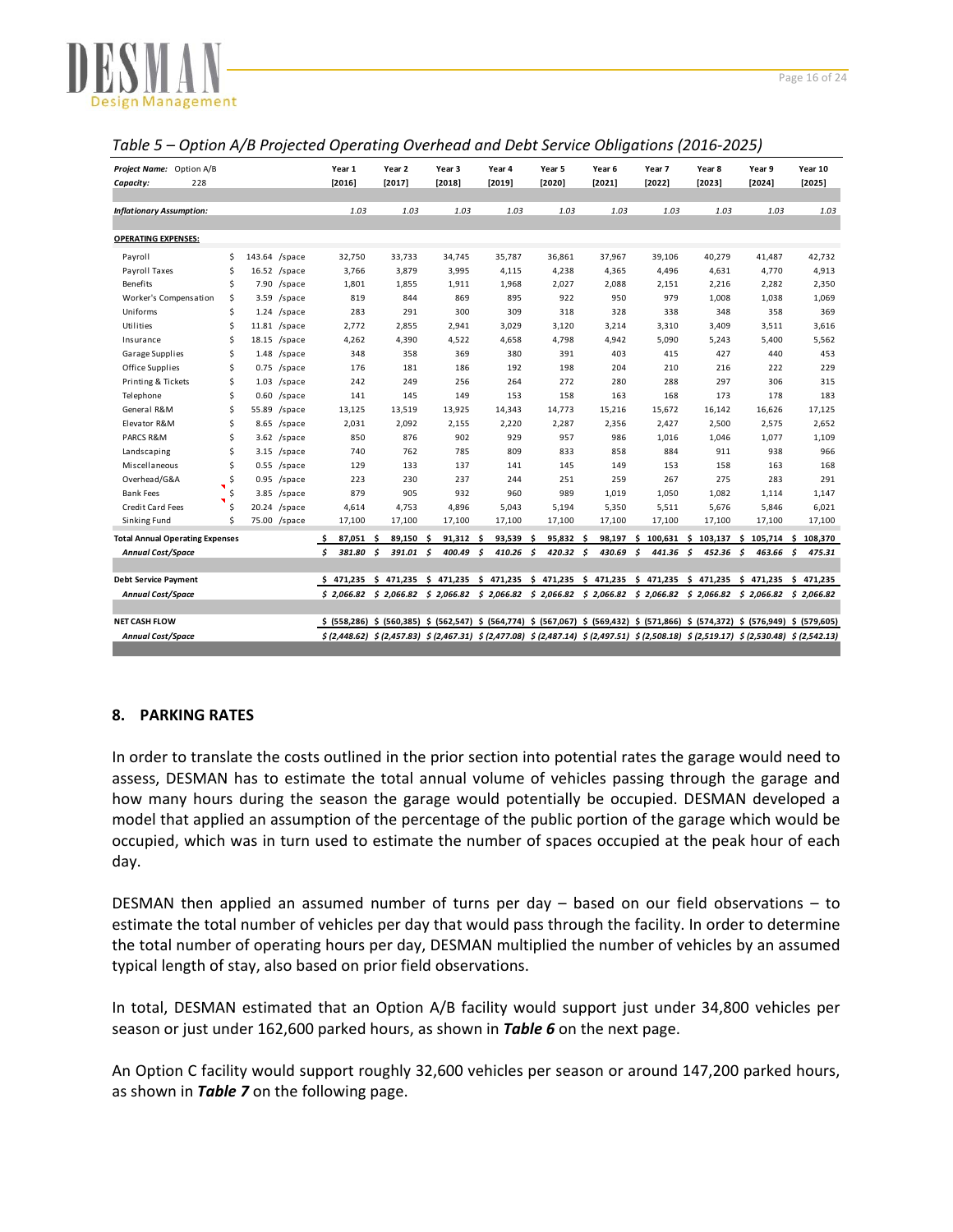

#### *Table 6 – Option A/B Total Vehicle and Parked Hours Calculations for <sup>a</sup> Typical Season*

|                    |      |                   |              |                |                   |            |                |                                                                   |       |                         |              |      |      |              |              |       |            |              |       |       |                                     |              |      |      |                                                                   |            |            |              |                         |              |      | AVG,       |
|--------------------|------|-------------------|--------------|----------------|-------------------|------------|----------------|-------------------------------------------------------------------|-------|-------------------------|--------------|------|------|--------------|--------------|-------|------------|--------------|-------|-------|-------------------------------------|--------------|------|------|-------------------------------------------------------------------|------------|------------|--------------|-------------------------|--------------|------|------------|
| MAY:               | 1    | 2                 | 3            | $\overline{4}$ | 5                 | 6          | 7              | 8                                                                 | 9     | 10                      | 11           | 12   | 13   | 14           | 15           | 16    | 17         | 18           | 19    | 20    | 21                                  | 22           | 23   | 24   | 25                                                                | 26         | 27         | 28           | 29                      | 30           | 31   | <b>TOT</b> |
| % Occupied:        |      |                   |              |                |                   |            |                |                                                                   |       |                         |              |      |      |              | 0.175        | 0.175 | 0.175      | 0.125        | 0.125 | 0.125 | 0.125                               | 0.25         | 0.25 | 0.25 | 0.25                                                              | 0.15       | 0.15       | 0.15         | 0.2                     | 0.2          | 0.2  | 0.18       |
| Occ. Spaces:       |      |                   |              |                |                   |            |                |                                                                   |       |                         |              |      |      |              | 40           | 40    | 40         | 29           | 29    | 29    | 29                                  | 57           | 57   | 57   | 57                                                                | 34         | 34         | 34           | 46                      | 46           | 46   | 41         |
| Avg. Turns/Day:    |      |                   |              |                |                   |            |                |                                                                   |       |                         |              |      |      |              | 1.2          | 1.2   | 1.2        | 1.2          | 1.2   | 1.2   | 1.2                                 | 1.5          | 1.5  | 1.5  | 1.5                                                               | 1.4        | 1.4        | 1.4          | 1.4                     | 1.4          | 1.4  | 1.34       |
| Vehicles/Day:      |      |                   |              |                |                   |            |                |                                                                   |       |                         |              |      |      |              | 48           | 48    | 48         | 35           | 35    | 35    | 35                                  | 86           | 86   | 86   | 86                                                                | 48         | 48         | 48           | 64                      | 64           | 64   | 964        |
| Typical LOS (hrs): |      |                   |              |                |                   |            |                |                                                                   |       |                         |              |      |      |              | 3.0          | 3.0   | 3.0        | 3.0          | 3.0   | 3.0   | 4.0                                 | 4.0          | 4.0  | 4.0  | 4.0                                                               | 3.0        | 3.0        | 3.0          | 3.0                     | 3.0          | 3.0  | 3.29       |
| Total Hrs/Day:     |      |                   |              |                |                   |            |                |                                                                   |       |                         |              |      |      |              | 144          | 144   | 144        | 105          | 105   | 105   | 140                                 | 344          | 344  | 344  | 344                                                               | 144        | 144        | 144          | 192                     | 192          | 192  | 3,271      |
| JUNE:              | 1    | 2                 | 3            | Δ              | 5                 | 6          | 7              | 8                                                                 | 9     | 10                      | 11           | 12   | 13   | 14           | 15           | 16    | 17         | 18           | 19    | 20    | 21                                  | 22           | 23   | 24   | 25                                                                | 26         | 27         | 28           | 29                      | 30           |      |            |
| % Occupied:        | 0.15 | 0.15              | 0.15         | 0.15           | 0.2               | 0.2        | 0.2            | 0.175                                                             | 0.175 | 0.175                   | 0.175        | 0.25 | 0.25 | 0.25         | 0.2          | 0.2   | 0.2        | 0.2          | 0.3   | 0.3   | 0.3                                 | 0.25         | 0.25 | 0.25 | 0.25                                                              | 0.35       | 0.35       | 0.35         | 0.3                     | 0.3          |      | 0.23       |
| Occ. Spaces:       | 34   | 34                | 34           | 34             | 46                | 46         | 46             | 40                                                                | 40    | 40                      | 40           | 57   | 57   | 57           | 46           | 46    | 46         | 46           | 68    | 68    | 68                                  | 57           | 57   | 57   | 57                                                                | 80         | 80         | 80           | 68                      | 68           |      | 53         |
| Avg. Turns/Day:    | 1.5  | 1.5               | 1.5          | 1.5            | 1.6               | 1.6        | 1.6            | 1.6                                                               | 1.6   | 1.6                     | 1.6          | 1.7  | 1.7  | 1.7          | 1.7          | 1.7   | 1.7        | 1.7          | 1.8   | 1.8   | 1.8                                 | 1.8          | 1.8  | 1.8  | 1.8                                                               | 1.9        | 1.9        | 1.9          | 1.9                     | 1.9          |      | 1.71       |
| Vehicles/Day:      | 51   | 51                | 51           | 51             | 74                | 74         | 74             | 64                                                                | 64    | 64                      | 64           | 97   | 97   | 97           | 78           | 78    | 78         | 78           | 122   | 122   | 122                                 | 103          | 103  | 103  | 103                                                               | 152        | 152        | 152          | 129                     | 129          |      | 2,777      |
| Typical LOS (hrs): | 3.0  | 3.0               | 3.0          | 3.0            | 4.0               | 4.0        | 4.0            | 3.0                                                               | 3.0   | 3.0                     | 4.0          | 4.0  | 4.0  | 4.0          | 4.0          | 4.0   | 4.0        | 4.0          | 5.0   | 5.0   | 5.0                                 | 4.0          | 4.0  | 4.0  | 4.0                                                               | 4.0        | 5.0        | 5.0          | 5.0                     | 5.0          |      | 4.00       |
| Total Hrs/Day:     | 153  | 153               | 153          | 153            | 296               | 296        | 296            | 192                                                               | 192   | 192                     | 256          | 388  | 388  | 388          | 312          | 312   | 312        | 312          | 610   | 610   | 610                                 | 412          | 412  | 412  | 412                                                               | 608        | 760        | 760          | 645                     | 645          |      | 11,640     |
| JULY:              | 1    | $\overline{2}$    | 3            | $\overline{4}$ | 5                 | 6          | $\overline{7}$ | 8                                                                 | 9     | 10                      | 11           | 12   | 13   | 14           | 15           | 16    | 17         | 18           | 19    | 20    | 21                                  | 22           | 23   | 24   | 25                                                                | 26         | 27         | 28           | 29                      | 30           | 31   |            |
| % Occupied:        | 0.4  | 0.5               | 0.75         | $\mathbf{1}$   | 0.9               | 0.6        | 0.65           | 0.7                                                               | 0.8   | 0.9                     | $\mathbf{1}$ | 0.9  | 0.7  | 0.8          | 0.85         | 0.9   | 0.95       | $\mathbf{1}$ | 0.9   | 0.8   | 0.85                                | 0.9          | 0.9  | 0.95 | $\mathbf{1}$                                                      | 0.9        | 0.8        | 0.85         | 0.9                     | 0.9          | 0.95 | 0.84       |
| Occ. Spaces:       | 91   | 114               | 171          | 228            | 205               | 137        | 148            | 160                                                               | 182   | 205                     | 228          | 205  | 160  | 182          | 194          | 205   | 217        | 228          | 205   | 182   | 194                                 | 205          | 205  | 217  | 228                                                               | 205        | 182        | 194          | 205                     | 205          | 217  | 190        |
| Avg. Turns/Day:    | 1.9  | 2.0               | 2.1          | 2.2            | 2.1               | 2.0        | 2.0            | 2.0                                                               | 2.1   | 2.1                     | 2.1          | 2.1  | 2.1  | 2.1          | 2.1          | 2.1   | 2.2        | 2.2          | 2.2   | 2.2   | 2.2                                 | 2.2          | 2.2  | 2.3  | 2.3                                                               | 2.3        | 2.3        | 2.3          | 2.3                     | 2.3          | 2.3  | 2.16       |
| Vehicles/Day:      | 173  | 228               | 359          | 502            | 431               | 274        | 296            | 320                                                               | 382   | 431                     | 479          | 431  | 336  | 382          | 407          | 431   | 477        | 502          | 451   | 400   | 427                                 | 451          | 451  | 499  | 524                                                               | 472        | 419        | 446          | 472                     | 472          | 499  | 12,824     |
| Typical LOS (hrs): | 5.0  | 5.0               | 5.0          | 5.0            | 5.0               | 5.0        | 5.0            | 5.0                                                               | 5.0   | 5.0                     | 5.0          | 5.0  | 5.0  | 5.0          | 5.0          | 5.0   | 5.0        | 5.0          | 5.0   | 5.0   | 5.0                                 | 5.0          | 5.0  | 5.0  | 5.0                                                               | 5.0        | 5.0        | 5.0          | 5.0                     | 5.0          | 5.0  | 5.00       |
| Total Hrs/Day:     | 865  | 1.140             | 1.795        | 2.510          | 2.155 1.370       |            | 1.480          | 1.600                                                             |       | 1,910 2,155 2,395 2,155 |              |      |      | 1.680 1.910  | 2.035        |       |            |              |       |       | 2,155 2,385 2,510 2,255 2,000 2,135 |              |      |      | 2.255 2.255 2.495 2.620 2.360                                     |            | 2.095      |              | 2.230 2.360 2.360 2.495 |              |      | 64,120     |
| <b>AUGUST:</b>     | 1    | 2                 | 3            | 4              | 5                 | 6          | 7              | 8                                                                 | 9     | 10                      | 11           | 12   | 13   | 14           | 15           | 16    | 17         | 18           | 19    | 20    | 21                                  | 22           | 23   | 24   | 25                                                                | 26         | 27         | 28           | 29                      | 30           | 31   |            |
| % Occupied:        | 1    | 0.9               | 0.85         | 0.9            | 0.95              | 0.95       | $\mathbf{1}$   | $\mathbf{1}$                                                      | 0.95  | 0.9                     | 0.9          | 0.95 | 0.95 | $\mathbf{1}$ | $\mathbf{1}$ | 0.95  | 0.9        | 0.9          | 0.95  | 0.95  | $\mathbf{1}$                        | $\mathbf{1}$ | 0.9  | 0.85 | 0.9                                                               | 0.9        | 0.95       | $\mathbf{1}$ | $\mathbf{1}$            | $\mathbf{1}$ | 0.85 | 0.94       |
| Occ. Spaces:       | 228  | 205               |              | 205            | 217               | 217        | 228            | 228                                                               | 217   |                         | 205          | 217  | 217  | 228          | 228          | 217   | 205        | 205          | 217   | 217   | 228                                 | 228          | 205  | 194  | 205                                                               | 205        | 217        | 228          | 228                     | 228          | 194  | 215        |
|                    |      |                   |              |                |                   |            |                |                                                                   |       |                         |              |      |      |              |              |       |            |              |       |       |                                     | 2.0          |      |      |                                                                   |            |            |              |                         |              | 1.8  | 2.10       |
|                    |      |                   | 194          | 2.3            | 2.3               |            | 2.3            |                                                                   |       | 205                     |              |      |      | 2.3          |              | 2.3   | 2.0        | 2.0          |       |       |                                     |              |      |      | 1.8                                                               |            | 1.8        | 1.8          |                         | 1.8          |      |            |
| Avg. Turns/Day:    | 2.3  | 2.3               | 2.3          |                |                   | 2.3        |                | 2.3                                                               | 2.3   | 2.3                     | 2.3          | 2.3  | 2.3  |              | 2.3          |       |            |              | 2.0   | 2.0   | 2.0                                 |              | 2.0  | 1.8  |                                                                   | 1.8        |            |              | 1.8                     |              |      |            |
| Vehicles/Day:      | 524  | 472               | 446          | 472            | 499<br>5.0        | 499<br>5.0 | 524            | 524                                                               | 499   | 472                     | 472          | 499  | 499  | 524          | 524          | 499   | 410<br>5.0 | 410          | 434   | 434   | 456                                 | 456          | 410  | 349  | 369<br>4.0                                                        | 369<br>4.0 | 391<br>4.0 | 410<br>4.0   | 410                     | 410          | 349  | 14,015     |
| Typical LOS (hrs): | 5.0  | 5.0               | 5.0          | 5.0            |                   |            | 5.0            | 5.0                                                               | 5.0   | 5.0                     | 5.0          | 5.0  | 5.0  | 5.0          | 5.0          | 5.0   |            | 5.0          | 5.0   | 5.0   | 5.0                                 | 5.0          | 5.0  | 4.0  |                                                                   |            |            |              | 5.0                     | 5.0          | 4.0  | 4.81       |
| Total Hrs/Day:     |      | 2,620 2,360 2,230 |              | 2,360          |                   |            |                | 2,495 2,495 2,620 2,620 2,495 2,360 2,360 2,495 2,495 2,620 2,620 |       |                         |              |      |      |              |              |       |            |              |       |       |                                     |              |      |      | 2,495 2,050 2,050 2,170 2,170 2,280 2,280 2,050 1,396 1,476 1,476 |            | 1,564      |              | 1,640 2,050             | 2,050 1,396  |      | 67,838     |
| <b>SEPTEMBER:</b>  | 1    | 2                 | 3            | $\Delta$       | 5                 | 6          | $\overline{7}$ | 8                                                                 | 9     | 10                      | 11           | 12   | 13   | 14           | 15           | 16    | 17         | 18           | 19    | 20    | 21                                  | 22           | 23   | 24   | 25                                                                | 26         | 27         | 28           | 29                      | 30           |      |            |
| % Occupied:        | 0.6  | 0.6               | 0.6          | 0.7            | 0.8               | 0.75       | 0.5            | 0.5                                                               | 0.5   | 0.55                    | 0.6          | 0.65 | 0.6  | 0.4          | 0.4          | 0.4   | 0.45       | 0.5          | 0.5   | 0.4   | 0.3                                 | 0.3          | 0.3  | 0.35 | 0.4                                                               | 0.4        | 0.3        | 0.2          | 0.2                     | 0.2          |      | 0.47       |
| Occ. Spaces:       | 120  | 120               | 120          | 140            | 160               | 150        | 100            | 100                                                               | 100   | 110                     | 120          | 130  | 120  | 80           | 80           | 80    | 90         | 100          | 100   | 80    | 60                                  | 60           | 60   | 70   | 80                                                                | 80         | 60         | 40           | 40                      | 40           |      | 93         |
| Avg. Turns/Day:    | 1.8  | 1.8               | 1.8          | 1.8            | 1.8               | 1.8        | 1.5            | 1.5                                                               | 1.5   | 1.5                     | 1.5          | 1.5  | 1.5  | 1.4          | 1.4          | 1.4   | 1.4        | 1.4          | 1.4   | 1.3   | 1.3                                 | 1.3          | 1.3  | 1.3  | 1.3                                                               | 1.2        | 1.2        | 1.2          | 1.2                     | 1.2          |      | 1.45       |
| Vehicles/Day:      | 216  | 216               | 216          | 252            | 288               | 270        | 150            | 150                                                               | 150   | 165                     | 180          | 195  | 180  | 112          | 112          | 112   | 126        | 140          | 140   | 104   | 78                                  | 78           | 78   | 91   | 104                                                               | 96         | 72         | 48           | 48                      | 48           |      | 4,215      |
| Typical LOS (hrs): | 4.0  | 4.0               | 4.0          | 5.0            | 5.0               | 5.0        | 3.0            | 3.0                                                               | 3.0   | 4.0                     | 4.0          | 3.0  | 3.0  | 3.0          | 3.0          | 3.0   | 4.0        | 4.0          | 3.0   | 3.0   | 3.0                                 | 3.0          | 3.0  | 4.0  | 4.0                                                               | 3.0        | 3.0        | 3.0          | 3.0                     | 3.0          |      | 3.50       |
| Total Hrs/Day:     | 864  | 864               | 864          |                | 1,260 1,440 1,350 |            | 450            | 450                                                               | 450   | 660                     | 720          | 585  | 540  | 336          | 336          | 336   | 504        | 560          | 420   | 312   | 234                                 | 234          | 234  | 364  | 416                                                               | 288        | 216        | 144          | 144                     | 144          |      | 15,719     |
| <b>OCTOBER:</b>    | 1    | $\overline{2}$    | $\mathbf{3}$ | 4              | 5                 | 6          | $\overline{7}$ | 8                                                                 | 9     | 10                      | 11           | 12   | 13   | 14           | 15           | 16    | 17         | 18           | 19    | 20    | 21                                  | 22           | 23   | 24   | 25                                                                | 26         | 27         | 28           | 29                      | 30           | 31   |            |
| % Occupied:        | 0.25 | 0.25              | 0.15         | 0.15           | 0.15              | 0.15       | 0.2            | 0.2                                                               | 0.1   | 0.1                     | 0.1          | 0.2  | 0.3  | 0.3          | 0.2          |       |            |              |       |       |                                     |              |      |      |                                                                   |            |            |              |                         |              |      | 0.19       |
| Occ. Spaces:       | 57   | 57                | 34           | 34             | 34                | 34         | 46             | 46                                                                | 23    | 23                      | 23           | 46   | 68   | 68           | 46           |       |            |              |       |       |                                     |              |      |      |                                                                   |            |            |              |                         |              |      | 43         |
| Avg. Turns/Day:    | 1.8  | 1.8               | 1.8          | 1.8            | 1.8               | 1.8        | 1.5            | 1.5                                                               | 1.5   | 1.5                     | 1.5          | 1.5  | 1.5  | 1.4          | 1.4          |       |            |              |       |       |                                     |              |      |      |                                                                   |            |            |              |                         |              |      | 1.61       |
| Vehicles/Day:      | 103  | 103               | 61           | 61             | 61                | 61         | 69             | 69                                                                | 35    | 35                      | 35           | 69   | 102  | 95           | 64           |       |            |              |       |       |                                     |              |      |      |                                                                   |            |            |              |                         |              |      | 68         |
| Typical LOS (hrs): | 4.0  | 4.0               | 3.0          | 3.0            | 3.0               | 3.0        | 4.0            | 4.0                                                               | 3.0   | 3.0                     | 3.0          | 4.0  | 4.0  | 4.0          | 3.0          |       |            |              |       |       |                                     |              |      |      |                                                                   |            |            |              |                         |              |      | 3.47       |
| Total Hrs/Day:     | 412  | 412               | 183          | 183            | 183               | 183        | 276            | 276                                                               | 105   | 105                     | 105          | 276  | 408  | 380          | 192          |       |            |              |       |       |                                     |              |      |      |                                                                   |            |            |              |                         |              |      | 245        |

| TOTAL CARS/SEASON: | 34,795 |
|--------------------|--------|
|                    |        |

Annual Overhead: $\lesssim$  . The contract of the contract of the contract of the contract of the contract of the contract of the contract of the contract of the contract of the contract of the contract of the contract of the contract of the *Minimum*

*Charge/Car: \$ (16.05)*

**TOTALHOURS/SEASON: 162,588**

Annual Overhead:

*MinimumCharge/Hour: \$ (3.43)*

 $\lesssim$  . The contract of the contract of the contract of the contract of the contract of the contract of the contract of the contract of the contract of the contract of the contract of the contract of the contract of the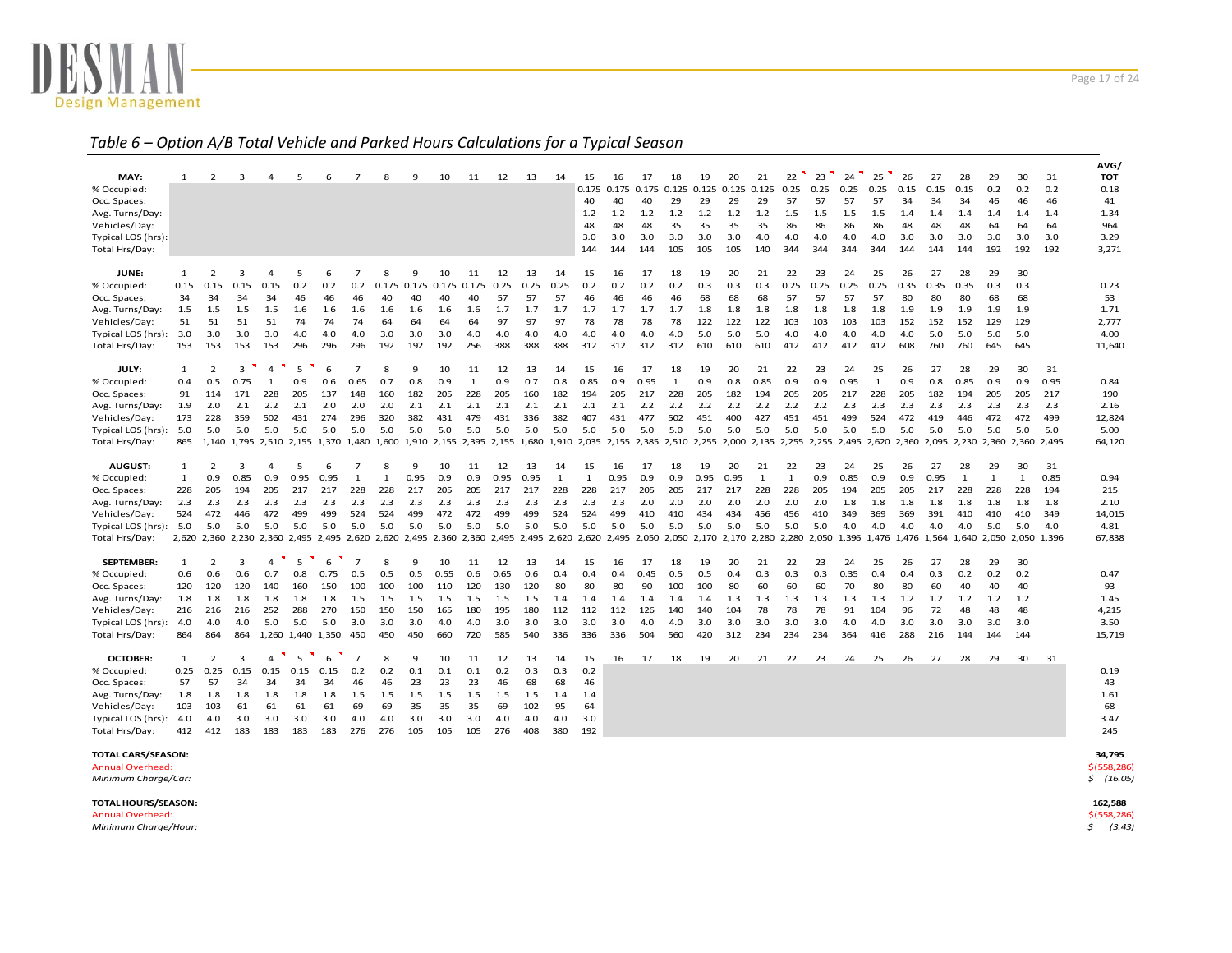

#### *Table 7 – Option C Total Vehicle and Parked Hours Calculations for <sup>a</sup> Typical Season*

|                           |      |                   |             |                |                                                                         |      |                |                                                                   |       |       |              |      |      |              |              |       |       |              |                                                                   |       |       |                   |      |      |              |      |       |              |                               |              |      | AVG/       |
|---------------------------|------|-------------------|-------------|----------------|-------------------------------------------------------------------------|------|----------------|-------------------------------------------------------------------|-------|-------|--------------|------|------|--------------|--------------|-------|-------|--------------|-------------------------------------------------------------------|-------|-------|-------------------|------|------|--------------|------|-------|--------------|-------------------------------|--------------|------|------------|
| MAY:                      | 1    | 2                 | 3           | $\Delta$       | 5                                                                       | 6    | $\mathcal{L}$  | 8                                                                 | 9     | 10    | 11           | 12   | 13   | 14           | 15           | 16    | 17    | 18           | 19                                                                | 20    | 21    | 22                | 23   | 24   | 25           | 26   | 27    | 28           | 29                            | 30           | 31   | <b>TOT</b> |
| % Occupied:               |      |                   |             |                |                                                                         |      |                |                                                                   |       |       |              |      |      |              | 0.175        | 0.175 | 0.175 | 0.125        | 0.125                                                             | 0.125 | 0.125 | 0.25              | 0.25 | 0.25 | 0.25         | 0.15 | 0.15  | 0.15         | 0.2                           | 0.2          | 0.2  | 0.18       |
| Occ. Spaces:              |      |                   |             |                |                                                                         |      |                |                                                                   |       |       |              |      |      |              | 36           | 36    | 36    | 26           | 26                                                                | 26    | 26    | 51                | 51   | 51   | 51           | 31   | 31    | 31           | 41                            | 41           | 41   | 37         |
| Avg. Turns/Day:           |      |                   |             |                |                                                                         |      |                |                                                                   |       |       |              |      |      |              | 1.2          | 1.2   | 1.2   | 1.2          | 1.2                                                               | 1.2   | 1.2   | 1.5               | 1.5  | 1.5  | 1.5          | 1.4  | 1.4   | 1.4          | 1.4                           | 1.4          | 1.4  | 1.34       |
| Vehicles/Day:             |      |                   |             |                |                                                                         |      |                |                                                                   |       |       |              |      |      |              | 43           | 43    | 43    | 31           | 31                                                                | 31    | 31    | 77                | 77   | 77   | 77           | 43   | 43    | 43           | 57                            | 57           | 57   | 861        |
| Typical LOS (hrs):        |      |                   |             |                |                                                                         |      |                |                                                                   |       |       |              |      |      |              | 3.0          | 3.0   | 3.0   | 3.0          | 3.0                                                               | 3.0   | 4.0   | 4.0               | 4.0  | 4.0  | 4.0          | 3.0  | 3.0   | 3.0          | 3.0                           | 3.0          | 3.0  | 3.29       |
| Total Hrs/Day:            |      |                   |             |                |                                                                         |      |                |                                                                   |       |       |              |      |      |              | 129          | 129   | 129   | 93           | 93                                                                | 93    | 124   | 308               | 308  | 308  | 308          | 129  | 129   | 129          | 171                           | 171          | 171  | 2,922      |
| JUNE:                     | 1    | $\overline{2}$    | 3           | 4              | 5                                                                       | 6    | $\overline{7}$ | 8                                                                 | 9     | 10    | 11           | 12   | 13   | 14           | 15           | 16    | 17    | 18           | 19                                                                | 20    | 21    | 22                | 23   | 24   | 25           | 26   | 27    | 28           | 29                            | 30           |      |            |
| % Occupied:               | 0.15 | 0.15              | 0.15        | 0.15           | 0.2                                                                     | 0.2  | 0.2            | 0.175                                                             | 0.175 | 0.175 | 0.175        | 0.25 | 0.25 | 0.25         | 0.2          | 0.2   | 0.2   | 0.2          | 0.3                                                               | 0.3   | 0.3   | 0.25              | 0.25 | 0.25 | 0.25         | 0.35 | 0.35  | 0.35         | 0.3                           | 0.3          |      | 0.23       |
| Occ. Spaces:              | 31   | 31                | 31          | 31             | 41                                                                      | 41   | 41             | 36                                                                | 36    | 36    | 36           | 51   | 51   | 51           | 41           | 41    | 41    | 41           | 61                                                                | 61    | 61    | 51                | 51   | 51   | 51           | 71   | 71    | 71           | 61                            | 61           |      | 48         |
| Avg. Turns/Day:           | 1.5  | 1.5               | 1.5         | 1.5            | 1.6                                                                     | 1.6  | 1.6            | 1.6                                                               | 1.6   | 1.6   | 1.6          | 1.7  | 1.7  | 1.7          | 1.7          | 1.7   | 1.7   | 1.7          | 1.8                                                               | 1.8   | 1.8   | 1.8               | 1.8  | 1.8  | 1.8          | 1.9  | 1.9   | 1.9          | 1.9                           | 1.9          |      | 1.71       |
| Vehicles/Day:             | 47   | 47                | 47          | 47             | 66                                                                      | 66   | 66             | 58                                                                | 58    | 58    | 58           | 87   | 87   | 87           | 70           | 70    | 70    | 70           | 110                                                               | 110   | 110   | 92                | 92   | 92   | 92           | 135  | 135   | 135          | 116                           | 116          |      | 2,494      |
| Typical LOS (hrs):        | 3.0  | 3.0               | 3.0         | 3.0            | 4.0                                                                     | 4.0  | 4.0            | 3.0                                                               | 3.0   | 3.0   | 4.0          | 4.0  | 4.0  | 4.0          | 4.0          | 4.0   | 4.0   | 4.0          | 5.0                                                               | 5.0   | 5.0   | 4.0               | 4.0  | 4.0  | 4.0          | 4.0  | 5.0   | 5.0          | 5.0                           | 5.0          |      | 4.00       |
| Total Hrs/Day:            | 141  | 141               | 141         | 141            | 264                                                                     | 264  | 264            | 174                                                               | 174   | 174   | 232          | 348  | 348  | 348          | 280          | 280   | 280   | 280          | 550                                                               | 550   | 550   | 368               | 368  | 368  | 368          | 540  | 675   | 675          | 580                           | 580          |      | 10,446     |
|                           |      |                   |             |                |                                                                         |      | 7              |                                                                   |       |       |              |      |      |              |              |       |       |              |                                                                   |       |       |                   |      |      |              |      |       |              |                               |              |      |            |
| JULY:                     | 1    | $\overline{2}$    | 3           | $\overline{4}$ | 5                                                                       | 6    |                | 8                                                                 | 9     | 10    | 11           | 12   | 13   | 14           | 15           | 16    | 17    | 18           | 19                                                                | 20    | 21    | 22                | 23   | 24   | 25           | 26   | 27    | 28           | 29                            | 30           | 31   |            |
| % Occupied:               | 0.4  | 0.5               | 0.75        | $\mathbf{1}$   | 0.9                                                                     | 0.6  | 0.65           | 0.7                                                               | 0.8   | 0.9   | $\mathbf{1}$ | 0.9  | 0.7  | 0.8          | 0.85         | 0.9   | 0.95  | $\mathbf{1}$ | 0.9                                                               | 0.8   | 0.85  | 0.9               | 0.9  | 0.95 | $\mathbf{1}$ | 0.9  | 0.8   | 0.85         | 0.9                           | 0.9          | 0.95 | 0.84       |
| Occ. Spaces:              | 82   | 102               | 153         | 204            | 184                                                                     | 122  | 133            | 143                                                               | 163   | 184   | 204          | 184  | 143  | 163          | 173          | 184   | 194   | 204          | 184                                                               | 163   | 173   | 184               | 184  | 194  | 204          | 184  | 163   | 173          | 184                           | 184          | 194  | 171        |
| Avg. Turns/Day:           | 1.9  | 2.0               | 2.1         | 2.2            | 2.1                                                                     | 2.0  | 2.0            | 2.0                                                               | 2.1   | 2.1   | 2.1          | 2.1  | 2.1  | 2.1          | 2.1          | 2.1   | 2.2   | 2.2          | 2.2                                                               | 2.2   | 2.2   | 2.2               | 2.2  | 2.3  | 2.3          | 2.3  | 2.3   | 2.3          | 2.3                           | 2.3          | 2.3  | 2.16       |
| Vehicles/Day:             | 156  | 204               | 321         | 449            | 386                                                                     | 244  | 266            | 286                                                               | 342   | 386   | 428          | 386  | 300  | 342          | 363          | 386   | 427   | 449          | 405                                                               | 359   | 381   | 405               | 405  | 446  | 469          | 423  | 375   | 398          | 423                           | 423          | 446  | 11,479     |
| Typical LOS (hrs):        | 5.0  | 5.0               | 5.0         | 5.0            | 5.0                                                                     | 5.0  | 5.0            | 5.0                                                               | 5.0   | 5.0   | 5.0          | 5.0  | 5.0  | 5.0          | 5.0          | 5.0   | 5.0   | 5.0          | 5.0                                                               | 5.0   | 5.0   | 5.0               | 5.0  | 5.0  | 5.0          | 5.0  | 5.0   | 5.0          | 5.0                           | 5.0          | 5.0  | 5.00       |
| Total Hrs/Day:            | 780  |                   | 1,020 1,605 |                | 2,245 1,930 1,220 1,330 1,430 1,710 1,930 2,140 1,930 1,500 1,710 1,815 |      |                |                                                                   |       |       |              |      |      |              |              |       |       |              | 1,930 2,135 2,245 2,025 1,795 1,905 2,025 2,025 2,230 2,345 2,115 |       |       |                   |      |      |              |      |       |              | 1,875 1,990 2,115 2,115 2,230 |              |      | 57,395     |
| <b>AUGUST:</b>            | 1    | 2                 | 3           | 4              | 5                                                                       | 6    | 7              | 8                                                                 | 9     | 10    | 11           | 12   | 13   | 14           | 15           | 16    | 17    | 18           | 19                                                                | 20    | 21    | 22                | 23   | 24   | 25           | 26   | 27    | 28           | 29                            | 30           | 31   |            |
| % Occupied:               | 1    | 0.9               | 0.85        | 0.9            | 0.95                                                                    | 0.95 | $\mathbf{1}$   | $\mathbf{1}$                                                      | 0.95  | 0.9   | 0.9          | 0.95 | 0.95 | $\mathbf{1}$ | $\mathbf{1}$ | 0.95  | 0.9   | 0.9          | 0.95                                                              | 0.95  | 1     | $\mathbf{1}$      | 0.9  | 0.85 | 0.9          | 0.9  | 0.95  | $\mathbf{1}$ | $\mathbf{1}$                  | $\mathbf{1}$ | 0.85 | 0.94       |
| Occ. Spaces:              | 204  | 184               | 173         | 184            | 194                                                                     | 194  | 204            | 204                                                               | 194   | 184   | 184          | 194  | 194  | 204          | 204          | 194   | 184   | 184          | 194                                                               | 194   | 204   | 204               | 184  | 173  | 184          | 184  | 194   | 204          | 204                           | 204          | 173  | 192        |
| Avg. Turns/Day:           | 2.3  | 2.3               | 2.3         | 2.3            | 2.3                                                                     | 2.3  | 2.3            | 2.3                                                               | 2.3   | 2.3   | 2.3          | 2.3  | 2.3  | 2.3          | 2.3          | 2.3   | 2.0   | 2.0          | 2.0                                                               | 2.0   | 2.0   | 2.0               | 2.0  | 1.8  | 1.8          | 1.8  | 1.8   | 1.8          | 1.8                           | 1.8          | 1.8  | 2.10       |
| Vehicles/Day:             | 469  | 423               | 398         | 423            | 446                                                                     | 446  | 469            | 469                                                               | 446   | 423   | 423          | 446  | 446  | 469          | 469          | 446   | 368   | 368          | 388                                                               | 388   | 408   | 408               | 368  | 311  | 331          | 331  | 349   | 367          | 367                           | 367          | 311  | 12,541     |
| Typical LOS (hrs):        | 5.0  | 5.0               | 5.0         | 5.0            | 5.0                                                                     | 5.0  | 5.0            | 5.0                                                               | 5.0   | 5.0   | 5.0          | 5.0  | 5.0  | 5.0          | 5.0          | 5.0   | 5.0   | 5.0          | 5.0                                                               | 5.0   | 5.0   | 5.0               | 5.0  | 4.0  | 4.0          | 4.0  | 4.0   | 4.0          | 5.0                           | 5.0          | 4.0  | 4.81       |
| Total Hrs/Day:            |      | 2,345 2,115 1,990 |             | 2,115          |                                                                         |      |                | 2,230 2,230 2,345 2,345 2,230 2,115 2,115 2,230 2,230 2,345 2,345 |       |       |              |      |      |              |              | 2,230 | 1,840 |              | 1,840 1,940 1,940 2,040                                           |       |       | 2,040 1,840 1,244 |      |      | 1,324 1,324  |      | 1,396 | 1,468        | 1,835 1,835 1,244             |              |      | 60,705     |
| <b>SEPTEMBER:</b>         | 1    | $\overline{2}$    | 3           | $\overline{4}$ | 5                                                                       | 6    | $\overline{7}$ | 8                                                                 | 9     | 10    | 11           | 12   | 13   | 14           | 15           | 16    | 17    | 18           | 19                                                                | 20    | 21    | 22                | 23   | 24   | 25           | 26   | 27    | 28           | 29                            | 30           |      |            |
| % Occupied:               | 0.6  | 0.6               | 0.6         | 0.7            | 0.8                                                                     | 0.75 | 0.5            | 0.5                                                               | 0.5   | 0.55  | 0.6          | 0.65 | 0.6  | 0.4          | 0.4          | 0.4   | 0.45  | 0.5          | 0.5                                                               | 0.4   | 0.3   | 0.3               | 0.3  | 0.35 | 0.4          | 0.4  | 0.3   | 0.2          | 0.2                           | 0.2          |      | 0.47       |
| Occ. Spaces:              | 120  | 120               | 120         | 140            | 160                                                                     | 150  | 100            | 100                                                               | 100   | 110   | 120          | 130  | 120  | 80           | 80           | 80    | 90    | 100          | 100                                                               | 80    | 60    | 60                | 60   | 70   | 80           | 80   | 60    | 40           | 40                            | 40           |      | 93         |
| Avg. Turns/Day:           | 1.8  | 1.8               | 1.8         | 1.8            | 1.8                                                                     | 1.8  | 1.5            | 1.5                                                               | 1.5   | 1.5   | 1.5          | 1.5  | 1.5  | 1.4          | 1.4          | 1.4   | 1.4   | 1.4          | 1.4                                                               | 1.3   | 1.3   | 1.3               | 1.3  | 1.3  | 1.3          | 1.2  | 1.2   | 1.2          | 1.2                           | 1.2          |      | 1.45       |
| Vehicles/Day:             | 216  | 216               | 216         | 252            | 288                                                                     | 270  | 150            | 150                                                               | 150   | 165   | 180          | 195  | 180  | 112          | 112          | 112   | 126   | 140          | 140                                                               | 104   | 78    | 78                | 78   | 91   | 104          | 96   | 72    | 48           | 48                            | 48           |      | 4,215      |
| Typical LOS (hrs):        | 4.0  | 4.0               | 4.0         | 5.0            | 5.0                                                                     | 5.0  | 3.0            | 3.0                                                               | 3.0   | 4.0   | 4.0          | 3.0  | 3.0  | 3.0          | 3.0          | 3.0   | 4.0   | 4.0          | 3.0                                                               | 3.0   | 3.0   | 3.0               | 3.0  | 4.0  | 4.0          | 3.0  | 3.0   | 3.0          | 3.0                           | 3.0          |      | 3.50       |
| Total Hrs/Day:            | 864  | 864               | 864         |                | 1,260 1,440 1,350                                                       |      | 450            | 450                                                               | 450   | 660   | 720          | 585  | 540  | 336          | 336          | 336   | 504   | 560          | 420                                                               | 312   | 234   | 234               | 234  | 364  | 416          | 288  | 216   | 144          | 144                           | 144          |      | 15,719     |
|                           |      |                   |             |                |                                                                         |      |                |                                                                   |       |       |              |      |      |              |              |       |       |              |                                                                   |       |       |                   |      |      |              |      |       |              |                               |              |      |            |
| <b>OCTOBER:</b>           | 1    | $\overline{2}$    | 3           | $\Delta$       | 5                                                                       | 6    | $\overline{7}$ | 8                                                                 | 9     | 10    | 11           | 12   | 13   | 14           | 15           | 16    | 17    | 18           | 19                                                                | 20    | 21    | 22                | 23   | 24   | 25           | 26   | 27    | 28           | 29                            | 30           | 31   |            |
| % Occupied:               | 0.25 | 0.25              | 0.15        | 0.15           | 0.15                                                                    | 0.15 | 0.2            | 0.2                                                               | 0.1   | 0.1   | 0.1          | 0.2  | 0.3  | 0.3          | 0.2          |       |       |              |                                                                   |       |       |                   |      |      |              |      |       |              |                               |              |      | 0.19       |
| Occ. Spaces:              | 51   | 51                | 31          | 31             | 31                                                                      | 31   | 41             | 41                                                                | 20    | 20    | 20           | 41   | 61   | 61           | 41           |       |       |              |                                                                   |       |       |                   |      |      |              |      |       |              |                               |              |      | 38         |
| Avg. Turns/Day:           | 1.8  | 1.8               | 1.8         | 1.8            | 1.8                                                                     | 1.8  | 1.5            | 1.5                                                               | 1.5   | 1.5   | 1.5          | 1.5  | 1.5  | 1.4          | 1.4          |       |       |              |                                                                   |       |       |                   |      |      |              |      |       |              |                               |              |      | 1.61       |
| Vehicles/Day:             | 92   | 92                | 56          | 56             | 56                                                                      | 56   | 62             | 62                                                                | 30    | 30    | 30           | 62   | 92   | 85           | 57           |       |       |              |                                                                   |       |       |                   |      |      |              |      |       |              |                               |              |      | 61         |
| Typical LOS (hrs):        | 4.0  | 4.0               | 3.0         | 3.0            | 3.0                                                                     | 3.0  | 4.0            | 4.0                                                               | 3.0   | 3.0   | 3.0          | 4.0  | 4.0  | 4.0          | 3.0          |       |       |              |                                                                   |       |       |                   |      |      |              |      |       |              |                               |              |      | 3.47       |
| Total Hrs/Day:            | 368  | 368               | 168         | 168            | 168                                                                     | 168  | 248            | 248                                                               | 90    | 90    | 90           | 248  | 368  | 340          | 171          |       |       |              |                                                                   |       |       |                   |      |      |              |      |       |              |                               |              |      | 220        |
| <b>TOTAL CARS/SEASON:</b> |      |                   |             |                |                                                                         |      |                |                                                                   |       |       |              |      |      |              |              |       |       |              |                                                                   |       |       |                   |      |      |              |      |       |              |                               |              |      | 31,590     |

 $\frac{1}{2}$  (530,160)

Annual Overhead:*MinimumCharge/Car: \$ (16.78)*

**TOTAL HOURS/SEASON: HOURS/SEASON: 147,187**

Annual Overhead: $\frac{1}{2}$  (530,160) *MinimumCharge/Hour: \$ (3.60)*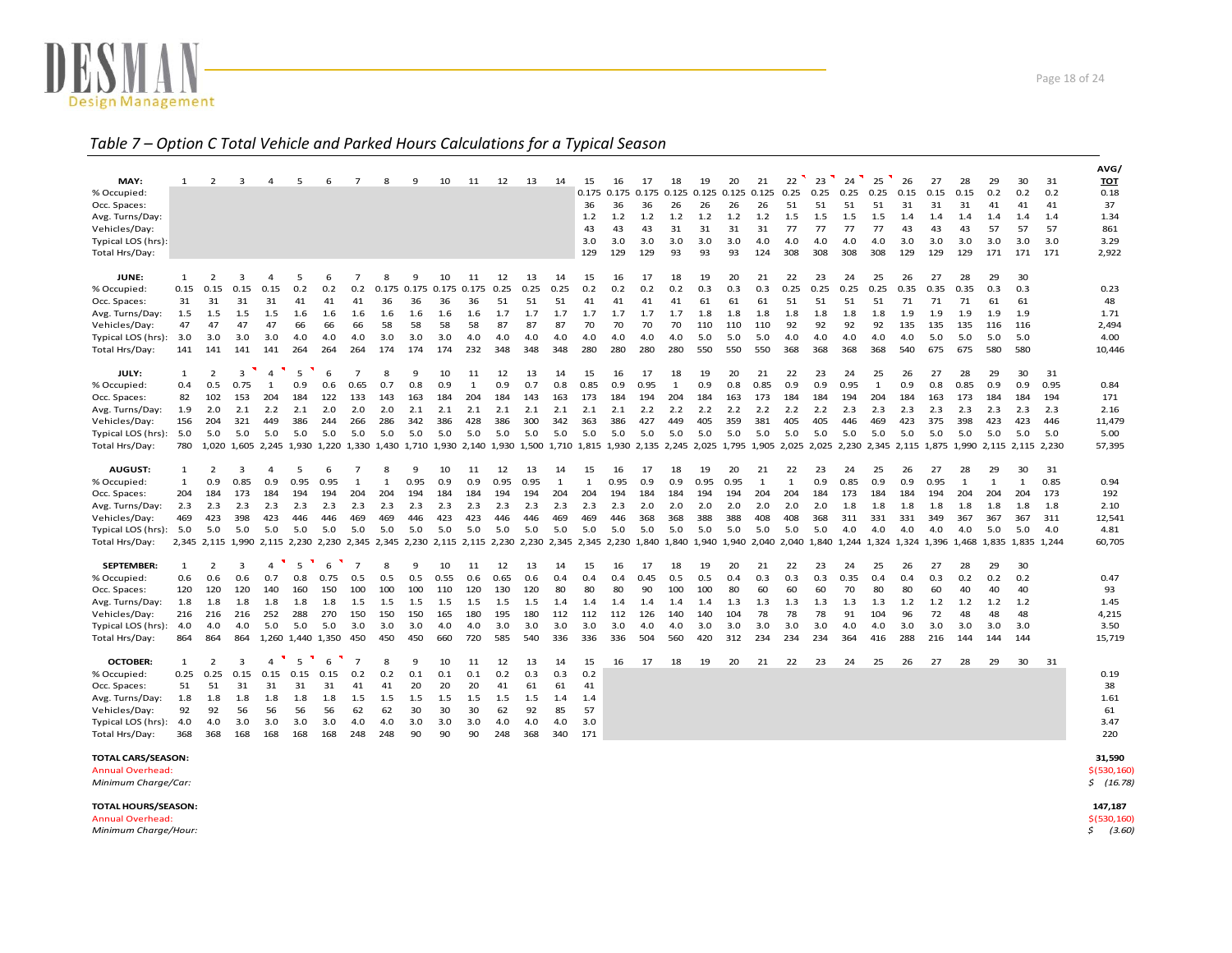

 $\overline{a}$ 

As the preceding table shows, the garage would need to collect an average of \$3.33 per hour or \$15.52 per vehicle in order to cover costs. As Bar Harbor's highest posted rate is \$5.00 per day, DESMAN felt this rate scale was unreasonable.

As mentioned in a prior section, DESMAN has advocated for creation of parking fund which will draw revenues from all parking related operations and be used to support system improvements and new parking development in the future. This fund could be used to subsidize the cost of financing the proposed garage, allowing for reduced rates.

One of the potential funding sources would be the revenues from the metering of selected on‐street areas and public parking lots, as outlined in an earlier section. In order to estimate the potential impact of this revenue source, DESMAN developed a projection of potential meter revenues.

Using the capacity of each facility, DESMAN applied an assumed occupancy rate, by month, rendering the number of parking spaces which may be occupied. DESMAN then applied an assumed rate per hour for each facility based on observed utilization and occupancy of each facility during peak season. For example, on‐street parking along West, Cottage and Main Streets and Mt. Desert Street was very high during the summer season, so DESMAN assumed an aggressive rate of \$2.00 per hour. For the Town Pier and West Street Lots, DESMAN assumed a slightly lower rate of \$1.75 per hour and for the Newport Drive Lot and the Rodick Place Lot, an even more conservative rate of \$1.50 per hour<sup>13</sup>.

DESMAN applied assumptions regarding how many times the occupied spaces would turn each day to the estimate peak hour occupancy to render an estimated daily vehicle volume. And assumed rates per hour were multiplied by the estimated typical length of stay to get an average fee per vehicle. Total vehicle volume and estimated fee for vehicle were combined to get a projection of revenue per day, which was then multiplied by the number of operating days in the month to get an estimate of gross monthly revenue by facility. In total DESMAN estimates the Town could collect as much as \$665,560 from meters per year.

This gross income was then adjusted to reflect the annual operating expenses for the meters (outlined in a prior section), estimated cost of supplemental materials such as signage and printed literature necessary to support the metered system in the first few years of operation, and annual debt service associated with acquiring the 256 single‐head meters and 8 multi‐space meters.

Annual debt service was calculated as total purchase, shipping and installation costs for the meters (\$207,100), amortized over a five‐year term at 4.0% interest. This resulted in a monthly payment of roughly \$3,814 or an annual obligation of \$45,769.

In total, DESMAN estimates that the proposed meter system could generate as much as \$551,522 in net income for the parking enterprise fund in the first year of operation, as shown in *Table 8* on the following page.

<sup>&</sup>lt;sup>13</sup> These rates will appear egregious to Bar Harbor residents, who are used to paying nothing, but are not out of line with larger communities in the northeastern US and major cities from across the world, from which Bar Harbor draws its visitors. These are the users most likely to incur these fees and it is DESMAN assertion that these rates will not be perceived as onerous by the majority of tourists and visitors.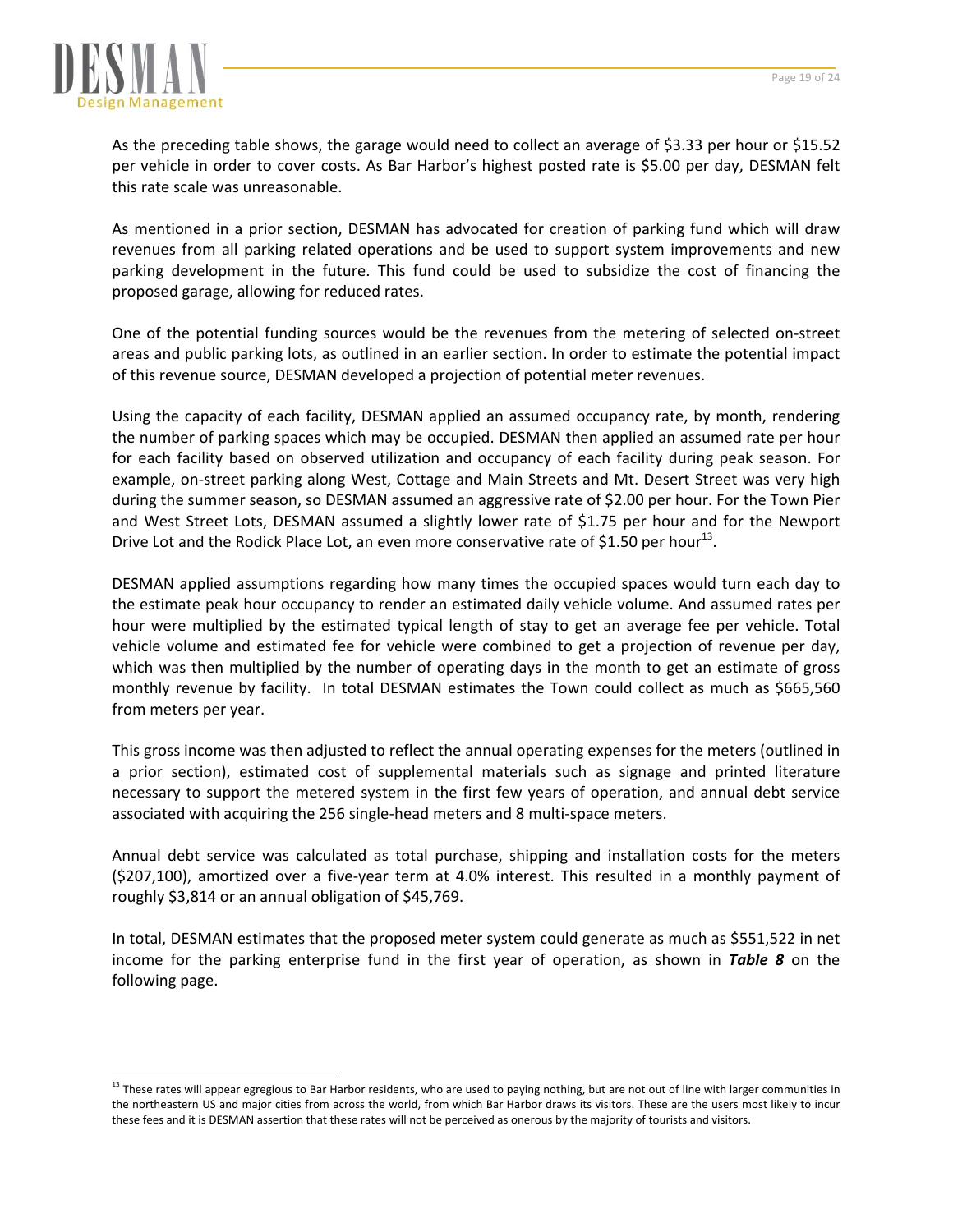

|                                  |    | etea : armig ineter income, exp |     |              |                 |    |              |     |              |     |                |   |                |
|----------------------------------|----|---------------------------------|-----|--------------|-----------------|----|--------------|-----|--------------|-----|----------------|---|----------------|
| Meters:                          |    | $5/15 - 5/31$                   |     | $6/1 - 6/30$ | $7/1 - 7/31$    |    | $8/1 - 8/31$ |     | $9/1 - 9/30$ |     | $10/1 - 10/15$ |   | <b>TOTAL</b>   |
| 256                              |    | 60%                             |     | 75%          | 85%             |    | 95%          |     | 60%          |     | 40%            |   |                |
| Occ                              |    | 154                             |     | 192          | 218             |    | 243          |     | 154          |     | 102            |   |                |
| Rate/Hr                          | \$ | 2.00                            | \$  | 2.00         | \$<br>2.00      | \$ | 2.00         | \$  | 2.00         | \$  | 2.00           |   |                |
| Avg Stay (hrs)                   |    | 2.0                             |     | 2.0          | 2.0             |    | 2.0          |     | 2.0          |     | 2.0            |   |                |
| Turns/Day                        |    | 2.00                            |     | 2.00         | 2.00            |    | 2.00         |     | 2.00         |     | 2.00           |   |                |
| Days/Mo                          |    | 16                              |     | 30           | 31              |    | 31           |     | 30           |     | 15             |   |                |
| \$/ Month                        | \$ | 19,712.00                       | \$  | 46,080.00    | \$ 54,064.00    |    | \$60,264.00  |     | \$36,960.00  | S.  | 12,240.00      |   | \$229,320.00   |
|                                  |    |                                 |     |              |                 |    |              |     |              |     |                |   |                |
| <b>Town Pier Lot:</b>            |    | $5/15 - 5/31$                   |     | $6/1 - 6/30$ | $7/1 - 7/31$    |    | $8/1 - 8/31$ |     | $9/1 - 9/30$ |     | $10/1 - 10/15$ |   |                |
| 81                               |    | 50%                             |     | 60%          | 70%             |    | 75%          |     | 50%          |     | 30%            |   |                |
| Осс                              |    | 41                              |     | 49           | 57              |    | 61           |     | 41           |     | 24             |   |                |
| Rate/Hr                          | \$ | 1.75                            | \$  | 1.75         | \$<br>1.75      | S  | 1.75         | \$  | 1.75         | \$  | 1.75           |   |                |
| Avg Stay (hrs)                   |    | 3.0                             |     | 3.0          | 3.0             |    | 3.0          |     | 3.0          |     | 3.0            |   |                |
| Turns/Day                        |    | 2.50                            |     | 2.75         | 3.00            |    | 3.25         |     | 2.50         |     | 2.00           |   |                |
| Days/Mo                          |    | 16                              |     | 30           | 31              |    | 31           |     | 30           |     | 15             |   |                |
| \$/ Month                        | \$ | 8,610.00                        | \$  | 21,223.13    | \$27,830.25     |    | \$32,265.19  |     | \$16,143.75  | \$  | 3,780.00       |   | \$109,852.31   |
|                                  |    |                                 |     |              |                 |    |              |     |              |     |                |   |                |
| <b>West Street Lot:</b>          |    | $5/15 - 5/31$                   |     | $6/1 - 6/30$ | $7/1 - 7/31$    |    | $8/1 - 8/31$ |     | $9/1 - 9/30$ |     | $10/1 - 10/15$ |   |                |
| 19                               |    | 60%                             |     | 75%          | 85%             |    | 95%          |     | 60%          |     | 50%            |   |                |
| Occ                              |    | 11                              |     | 14           | 16              |    | 18           |     | 11           |     | 10             |   |                |
| Rate/Hr                          | \$ | 1.75                            | \$  | 1.75         | \$<br>1.75      | \$ | 1.75         | \$  | 1.75         | \$  | 1.75           |   |                |
| Avg Stay (hrs)                   |    | 3.0                             |     | 3.0          | 3.0             |    | 3.0          |     | 3.0          |     | 4.0            |   |                |
| Turns/Day                        |    | 2.50                            |     | 2.75         | 3.00            |    | 3.25         |     | 2.50         |     | 2.00           |   |                |
| Days/Mo                          |    | 16                              |     | 30           | 31              |    | 31           |     | 30           |     | 15             |   |                |
| \$/ Month                        | \$ | 2,310.00                        | \$  | 6,063.75     | \$<br>7,812.00  | \$ | 9,520.88     | \$  | 4,331.25     | \$  | 2,100.00       | S | 32,137.88      |
|                                  |    |                                 |     |              |                 |    |              |     |              |     |                |   |                |
| Newport Dr. Lot                  |    | $5/15 - 5/31$                   |     | $6/1 - 6/30$ | $7/1 - 7/31$    |    | $8/1 - 8/31$ |     | $9/1 - 9/30$ |     | $10/1 - 10/15$ |   |                |
| 43                               |    | 50%                             |     | 75%          | 80%             |    | 85%          |     | 40%          |     | 30%            |   |                |
| Occ                              |    | 58                              |     | 86           | 92              |    | 98           |     | 46           |     | 35             |   |                |
| Rate/Hr                          | \$ | 1.50                            | \$  | 1.50         | \$<br>1.50      | \$ | 1.50         | \$  | 1.50         | \$  | 1.50           |   |                |
| Avg Stay (hrs)                   |    | 3.0                             |     | 3.0          | 3.0             |    | 3.0          |     | 3.0          |     | 4.0            |   |                |
| Turns/Day                        |    | 2.50                            |     | 2.75         | 3.00            |    | 3.25         |     | 2.50         |     | 2.00           |   |                |
| Days/Mo                          |    | 16                              |     | 30           | 31              |    | 31           |     | 30           |     | 15             |   |                |
| \$/ Month                        |    | \$10,440.00                     |     | \$31,927.50  | \$38,502.00     |    | \$44,430.75  |     | \$15,525.00  | -\$ | 6,300.00       |   | \$147,125.25   |
|                                  |    |                                 |     |              |                 |    |              |     |              |     |                |   |                |
| <b>Rodick Place Lot:</b>         |    | $5/15 - 5/31$                   |     | $6/1 - 6/30$ | $7/1 - 7/31$    |    | $8/1 - 8/31$ |     | $9/1 - 9/30$ |     | $10/1 - 10/15$ |   |                |
| 115                              |    | 50%                             |     | 75%          | 80%             |    | 85%          |     | 40%          |     | 30%            |   |                |
| Осс                              |    | 58                              |     | 86           | 92              |    | 98           |     | 46           |     | 35             |   |                |
| Rate/Hr                          | \$ | 1.50                            | \$  | 1.50         | \$<br>1.50      | \$ | 1.50         | \$  | 1.50         | \$  | 1.50           |   |                |
| Avg Stay (hrs)                   |    | 3.0                             |     | 3.0          | 3.0             |    | 3.0          |     | 3.0          |     | 4.0            |   |                |
| Turns/Day                        |    | 2.50                            |     | 2.75         | 3.00            |    | 3.25         |     | 2.50         |     | 2.00           |   |                |
| Days/Mo                          |    | 16                              |     | 30           | 31              |    | 31           |     | 30           |     | 15             |   |                |
| \$/ Month                        | S  | 10,440.00                       | \$. | 31,927.50    | \$<br>38,502.00 |    | \$44,430.75  | \$. | 15,525.00    | \$  | 6,300.00       |   | \$147,125.25   |
|                                  |    |                                 |     |              |                 |    |              |     |              |     |                |   |                |
| <b>Gross Income</b>              |    |                                 |     |              |                 |    |              |     |              |     |                |   | \$665,560.69   |
| <b>Annual Operating Expenses</b> |    |                                 |     |              |                 |    |              |     |              |     |                |   | \$ (47,560.00) |
| <b>Supplemental Materials</b>    |    |                                 |     |              |                 |    |              |     |              |     |                |   | \$ (20,710.00) |
| <b>Annual Debt Service</b>       |    |                                 |     |              |                 |    |              |     |              |     |                |   | \$ (45,768.74) |
|                                  |    |                                 |     |              |                 |    |              |     |              |     |                |   |                |
| <b>NET INCOME</b>                |    |                                 |     |              |                 |    |              |     |              |     |                |   | \$551,521.95   |

# *Table 8 – Projected Parking Meter Income, Expenses and Net Cash Flow*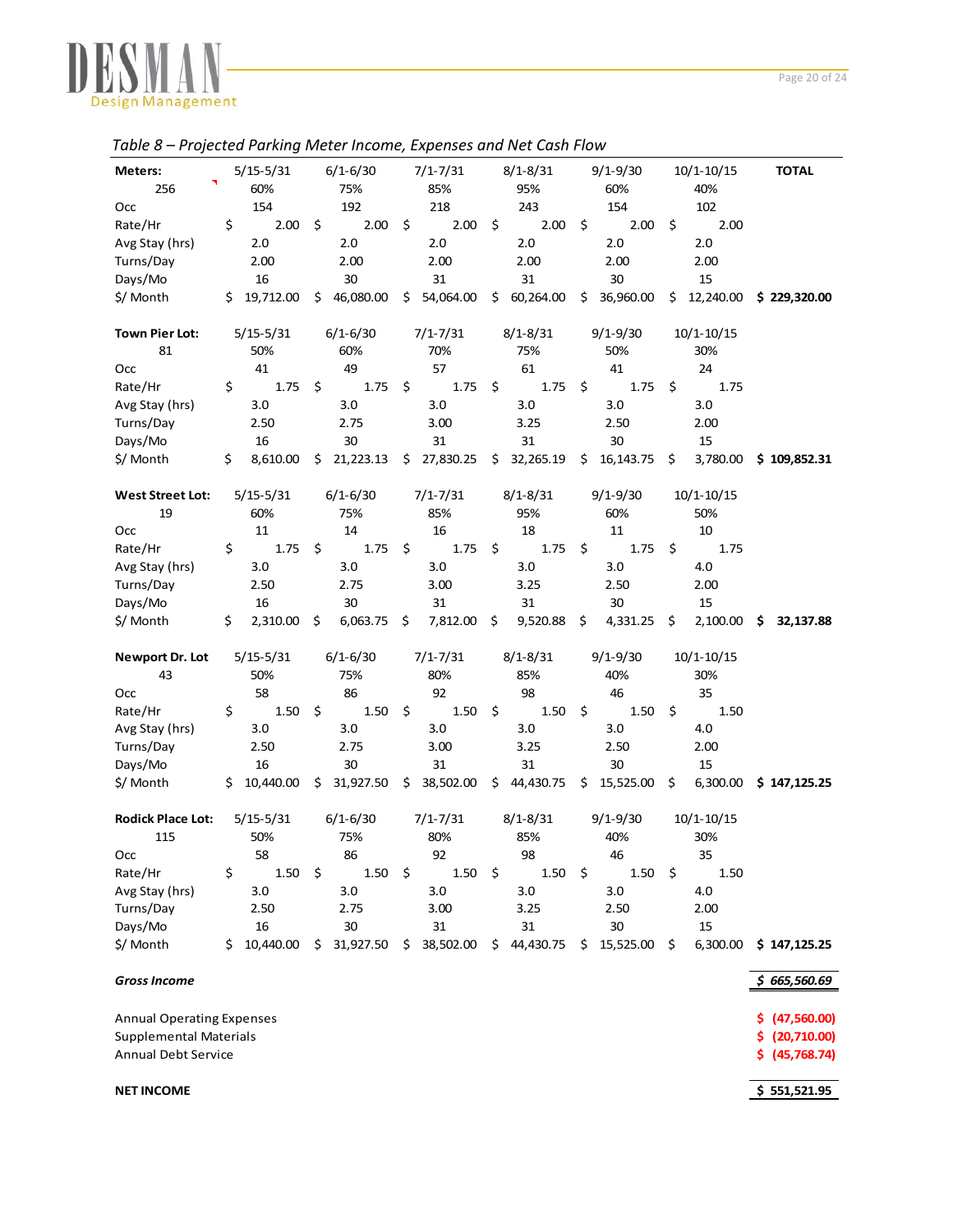

 $\overline{a}$ 

According to budget documents, the Town collected roughly \$50,000 in parking fines in FY2014<sup>14</sup> against total assessed total wages of roughly \$13,673 in FY2014 for two 'parking attendants' operating from June to Columbus Day<sup>15</sup>. These two parking attendants patrolled the areas outlined in DESMAN's recommendations for instituting metering and permit sales for curbside spaces as well as the Town lots, enforcing posted time limits, as far more labor intensive practice than enforcing meters and checking for valid permits in the same areas. It is DESMAN's assertion that these areas can be administered by these individuals without adding new personnel. However, the operating season is likely to expand, as are the hours of operation, thereby driving up costs and potential necessitating additional personnel.

There are 137 days in the current June 1 to October 15 operating season. DESMAN assumes that there are two parking attendants working during this period at an average of eight hours per day, six days a week each. At a total cost of \$13,673 in direct wages, plus an assumed 55% margin for payroll taxes and benefits, total annual labor cost is estimated to be roughly \$21,200. In addition, DESMAN assumed that materials costs were roughly 15% of total labor costs, based on experience in other communities, accounting for an additional \$3,180, bringing total overhead to \$24,380. Dividing this figure by the total estimated staffing hours for the season (912), the total hourly overhead for enforcement operations is roughly \$26.73.

In order to provide adequate coverage of the proposed metered zones and permit zones on‐street, plus the metered public lots, as well as the residential permit areas, DESMAN believes the Town will need three attendants working an average of 4 hours per day each for the full 153 days between May 15 and October 15. At \$26.73 per hour, this is a total estimated annual expense of \$49,076.

As noted previously, the Town collected a total of \$50,000 in parking fines in FY2014, averaging about \$365.00 in fine revenues per day over a 137 day operating season. Assuming the same ratio, DESMAN projects the Town could collect as much as \$55,840 over a 153 day season. In addition, DESMAN has recommended institution of higher fine totals for certain violations in prior sections. DESMAN estimates these higher or new fine rates, combined with greater manpower, will generate an additional 15% in fine revenues over current conditions or roughly another \$8,375, raising total potential revenues to \$64,215. Against projected overhead of \$49,076, this results in net income of \$15,139 that can be pledged to the enterprise fund.

Finally, DESMAN believes there is adequate demand in Bar Harbor to justify the sale of an average of 30 on‐street parking permits per day at \$10.00 per permit over the 153 day operating season, generating an additional \$45,900 in revenues with no appreciable new overhead.

In total, the combined net estimated income from metering, expanded enforcement and permit sales totals roughly \$612,561. Total estimated overhead (including debt service) for the garage in Year 1 is \$530,160 ‐ \$558,286, depending on the design. Application of the net income from other parking function to the garage's overhead, reduces the figure to \$0.00 and actually posts a surplus, as shown in *Table 9* on the following page.

 $14$  Bar Harbor Police Department officials stated that there were 5,441 tickets issued between 1/1/2014 and 12/31/2014, of which roughly 93% (5,042 total tickets) were written between Memorial Day and Columbus Day. Roughly 90% of all tickets issued were for overtime parking. The Police Department collected on roughly 50% of the total tickets issued in FY2014.

<sup>&</sup>lt;sup>15</sup> Bar Harbor parking enforcement officers work either Monday to Friday (10 AM to 6 PM) or Tuesday to Saturday (10 AM to 6 PM). Currently, enforcement operations commence the first Monday after Memorial Day and end upon Columbus Day. After mid‐August one of the officers returns to university, leaving the only a single officer remaining to patrol the area.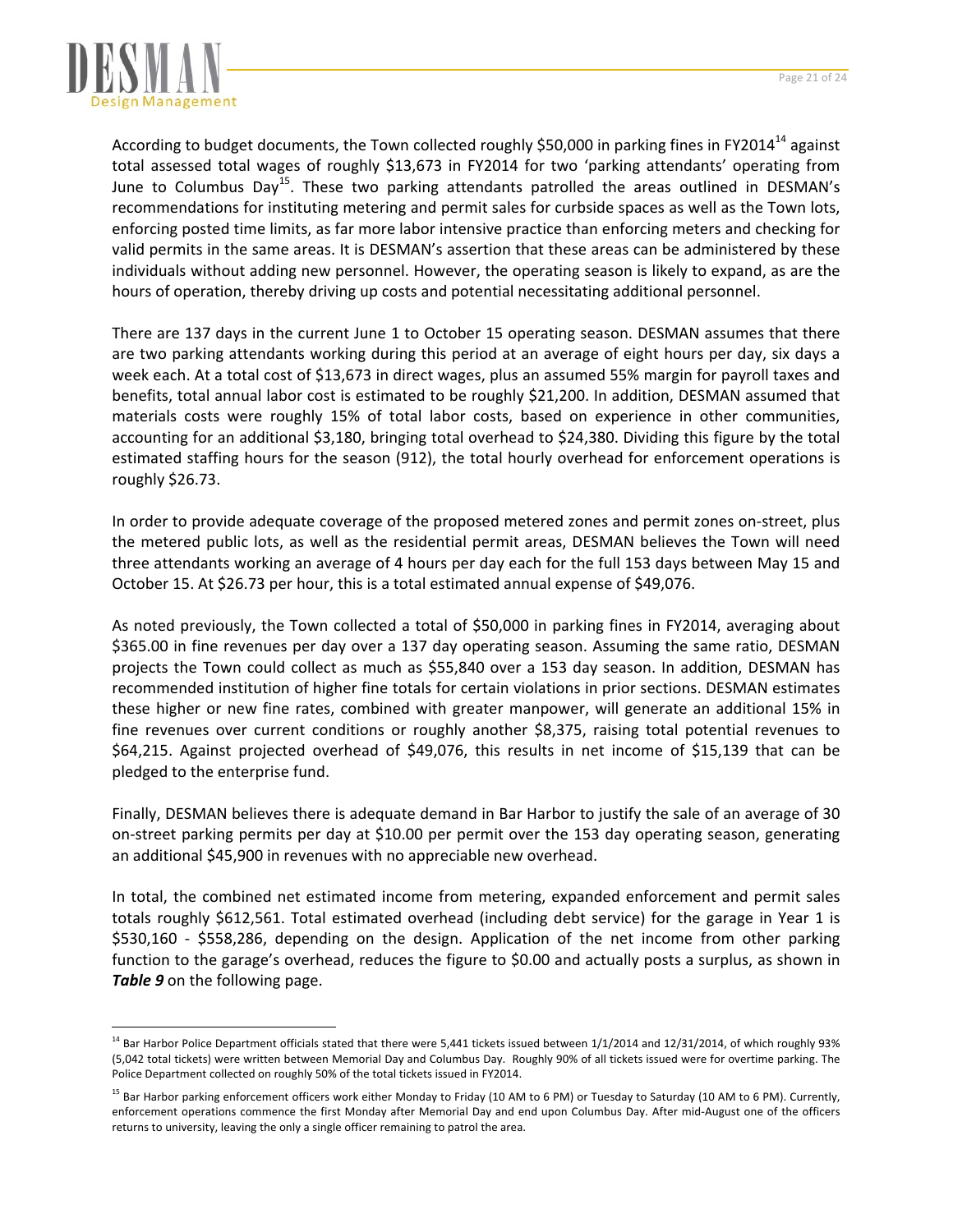

## *Table 9 – Adjusted Overhead and Rate Calculations*

| <b>OPTION A/B</b>                        |    |           | <b>OPTION C</b>                          |            |
|------------------------------------------|----|-----------|------------------------------------------|------------|
| Total Garage Overhead per Year:          | Ś. | (558,286) | Total Garage Overhead per Year:          | (530, 160) |
| <b>Estimated Net Income from Meters:</b> |    | 551,522   | <b>Estimated Net Income from Meters:</b> | 551,522    |
| Estimated Net Income from Enforcement:   |    | 15,139    | Estimated Net Income from Enforcement:   | 15,139     |
| Estimated Net Income from Permit Sales:  | Ś  | 45,900    | Estimated Net Income from Permit Sales:  | 45,900     |
| <b>Balance</b>                           |    | 54,275    | <b>Balance</b>                           | 82.401     |

Under this scenario, the garage could charge anything per hour and generate adequate revenue, with addition of the other resources mentioned to meet its debt service requirements and overhead costs.

For this analysis, DESMAN elected to price the garage slightly higher than \$1.00 per hour, to align it with the other facilities in the area (i.e. meters and lots), at \$1.25 per hour for up to 8 hours, then flat rates for stays of 8‐12 and 12‐24 hours. A summary of proposed rates is included in *Table 10*, below.

| , unic ±u                             |    | r roposed rec and rine nates |                |                                         |    |                                       |                                        |
|---------------------------------------|----|------------------------------|----------------|-----------------------------------------|----|---------------------------------------|----------------------------------------|
| <b>GARAGE</b>                         |    |                              | <b>FINES</b>   |                                         |    |                                       |                                        |
|                                       |    |                              |                | Exceeding posted time-limit             |    |                                       | \$<br>10.00 /incident                  |
| Hourly                                |    |                              |                | Parking at an expired meter             |    |                                       | 20.00 /incident                        |
| $0 - 1$ hours                         | \$ | 1.25                         |                | Parking with an expired permit          |    |                                       | \$<br>20.00 /incident                  |
| $1 - 2$ hours                         | \$ | 2.50                         |                | Parking in an RPP zone without a permit |    |                                       | \$<br>30.00 /incident                  |
| $2 - 3$ hours                         | \$ | 3.75                         |                |                                         |    |                                       |                                        |
| $3 - 4$ hours                         | \$ | 5.00                         | <b>METERS</b>  |                                         |    |                                       |                                        |
| 4 - 5 hours                           | \$ | 6.25                         |                | On-Street                               | \$ |                                       | 2.00 /hour - maximum stay of 4 hours   |
| $5 - 6$ hours                         | \$ | 7.50                         |                | Town Pier Lot                           | \$ |                                       | 1.75 / hour - maximum stay of 24 hours |
| $6 - 7$ hours                         | \$ | 8.75                         |                | West Street Lot                         | \$ |                                       | 1.75 / hour - maximum stay of 24 hours |
| 7 - 8 hours                           | \$ | 10.00                        |                | Newport Drive Lot                       | \$ |                                       | 1.50 / hour - maximum stay of 24 hours |
| 8 - 12 hours                          | \$ | 12.50                        |                | Rodick Place Lot                        | \$ |                                       | 1.50 /hour - maximum stay of 24 hours  |
| 12 - 24 hours                         | Ś. | 15.00                        |                |                                         |    |                                       |                                        |
|                                       |    |                              | <b>PERMITS</b> |                                         |    |                                       |                                        |
| Monthly (Off-Season Only: 10/16-5/14) |    |                              |                | Designated Zones                        | Ś. | 10.00 /day - maximum stay of 24 hours |                                        |
| Uncovered                             | \$ | 50.00 / month                |                |                                         |    |                                       |                                        |
| Covered                               | Ś  | 75.00 /month                 |                |                                         |    |                                       |                                        |

*Table 10 – Proposed Fee and Fine Rates*

## **9. REVENUE MODEL**

The revenue models for the design options assume a basic user volume of between 34,795 vehicles per season (Option A/B) to 31,590 vehicles per season (Option C) at an average rate of \$5.00 per vehicle (equivalent to an average length of stay of 3‐4 hours) in Year 1. User volumes are assumed to remain fixed, but rates are assumed to adjust by 10% each third year in response to inflationary factors. Revenue models also assume a fixed base of 30 off‐season monthly renters per year at \$75.00 per month for a covered space, with user volumes remaining fixed but rates inflating by 10% every third year.

For the parking system, revenues associated with meters, permit sales and parking fines are all expected to increase by 10% every third year as response to growth and rate adjustments to offset inflation of operating expenses.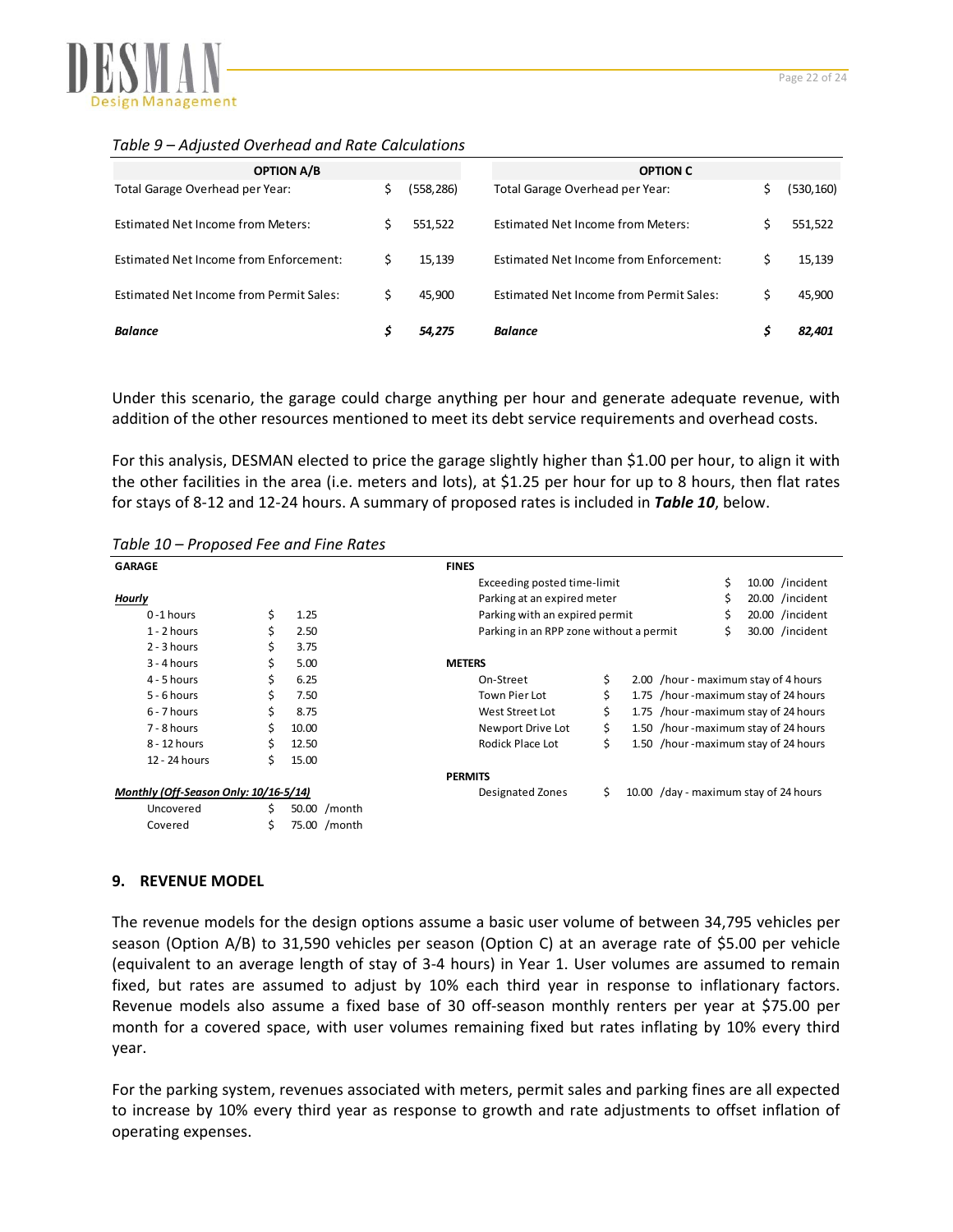

#### **10. DEBT SERVICE COVERAGE**

As shown in *Table 11,* a proposed garage built on the Option A/B design will not meet debt service obligations as a standalone facility in the first ten years of operation.

| Table 11 - Proposed Option A/B Garage Conceptual Pro Forma |  |  |  |  |
|------------------------------------------------------------|--|--|--|--|
|------------------------------------------------------------|--|--|--|--|

| Project Name: Option A/B               |        |   |        |       |                | Year 1            | Year 2                                                                                                                            | Year 3    |     | Year 4    | Year 5    | Year 6                                                                       | Year 7  | Year 8  | Year 9                          | Year 10 |
|----------------------------------------|--------|---|--------|-------|----------------|-------------------|-----------------------------------------------------------------------------------------------------------------------------------|-----------|-----|-----------|-----------|------------------------------------------------------------------------------|---------|---------|---------------------------------|---------|
| Capacity:                              | 228    |   | spaces |       |                | [2016]            | [2017]                                                                                                                            | [2018]    |     | [2019]    | [2020]    | [2021]                                                                       | [2022]  | [2023]  | [2024]                          | [2025]  |
| <b>REVENUES:</b>                       |        |   |        |       |                |                   |                                                                                                                                   |           |     |           |           |                                                                              |         |         |                                 |         |
| Transients                             | 34,795 |   | \$     | 5.00  |                | 173,975           | 173,975                                                                                                                           | 191,373   |     | 191,373   | 191.373   | 210,510                                                                      | 210,510 | 210,510 | 231,561                         | 231,561 |
| Monthlies                              | 30     |   | Ś      | 75.00 |                | 2,250             | 2,250                                                                                                                             | 2,475     |     | 2,475     | 2,475     | 2,723                                                                        | 2,723   | 2,723   | 2,995                           | 2,995   |
| <b>Gross Annual Revenues</b>           |        |   |        |       |                |                   | $$176,225$$ $$176,225$                                                                                                            | \$193,848 |     |           |           | \$ 193,848 \$ 193,848 \$ 213,232 \$ 213,232 \$ 213,232 \$ 234,555 \$ 234,555 |         |         |                                 |         |
| <b>Inflationary Assumption:</b>        |        |   |        |       |                | 1.03              | 1.03                                                                                                                              | 1.03      |     | 1.03      | 1.03      | 1.03                                                                         | 1.03    | 1.03    | 1.03                            | 1.03    |
| <b>OPERATING EXPENSES:</b>             |        |   |        |       |                |                   |                                                                                                                                   |           |     |           |           |                                                                              |         |         |                                 |         |
| Payroll                                |        |   | \$     |       | 143.64 /space  | 32,750            | 33,733                                                                                                                            | 34,745    |     | 35,787    | 36,861    | 37,967                                                                       | 39,106  | 40,279  | 41,487                          | 42,732  |
| Payroll Taxes                          |        |   | \$     |       | 16.52 /space   | 3,766             | 3,879                                                                                                                             | 3,995     |     | 4,115     | 4,238     | 4,365                                                                        | 4,496   | 4,631   | 4,770                           | 4,913   |
| <b>Benefits</b>                        |        |   | \$     |       | $7.90$ /space  | 1,801             | 1,855                                                                                                                             | 1,911     |     | 1,968     | 2,027     | 2,088                                                                        | 2,151   | 2,216   | 2,282                           | 2,350   |
| Worker's Compensation                  |        |   | \$     |       | 3.59 /space    | 819               | 844                                                                                                                               | 869       |     | 895       | 922       | 950                                                                          | 979     | 1,008   | 1,038                           | 1,069   |
| Uniforms                               |        |   | Ś      |       | $1.24$ /space  | 283               | 291                                                                                                                               | 300       |     | 309       | 318       | 328                                                                          | 338     | 348     | 358                             | 369     |
| Utilities                              |        |   | Ś      |       | $11.81$ /space | 2,772             | 2,855                                                                                                                             | 2,941     |     | 3,029     | 3,120     | 3,214                                                                        | 3,310   | 3,409   | 3,511                           | 3,616   |
| Insurance                              |        |   | Ś      |       | 18.15 /space   | 4,262             | 4,390                                                                                                                             | 4,522     |     | 4,658     | 4,798     | 4,942                                                                        | 5,090   | 5,243   | 5,400                           | 5,562   |
| Garage Supplies                        |        |   | Ś      |       | $1.48$ /space  | 348               | 358                                                                                                                               | 369       |     | 380       | 391       | 403                                                                          | 415     | 427     | 440                             | 453     |
| Office Supplies                        |        |   | Ś      |       | $0.75$ /space  | 176               | 181                                                                                                                               | 186       |     | 192       | 198       | 204                                                                          | 210     | 216     | 222                             | 229     |
| Printing & Tickets                     |        |   | Ś      | 1.03  | /space         | 242               | 249                                                                                                                               | 256       |     | 264       | 272       | 280                                                                          | 288     | 297     | 306                             | 315     |
| Telephone                              |        |   | Ś      | 0.60  | /space         | 141               | 145                                                                                                                               | 149       |     | 153       | 158       | 163                                                                          | 168     | 173     | 178                             | 183     |
| General R&M                            |        |   | Ś      | 55.89 | /space         | 13,125            | 13,519                                                                                                                            | 13,925    |     | 14,343    | 14,773    | 15,216                                                                       | 15,672  | 16,142  | 16,626                          | 17,125  |
| Elevator R&M                           |        |   | \$     | 8.65  | /space         | 2,031             | 2,092                                                                                                                             | 2,155     |     | 2,220     | 2,287     | 2,356                                                                        | 2,427   | 2,500   | 2,575                           | 2,652   |
| PARCS R&M                              |        |   | Ś      |       | $3.62$ /space  | 850               | 876                                                                                                                               | 902       |     | 929       | 957       | 986                                                                          | 1,016   | 1,046   | 1,077                           | 1,109   |
| Landscaping                            |        |   | \$     |       | $3.15$ /space  | 740               | 762                                                                                                                               | 785       |     | 809       | 833       | 858                                                                          | 884     | 911     | 938                             | 966     |
| Miscellaneous                          |        |   | \$     |       | $0.55$ /space  | 129               | 133                                                                                                                               | 137       |     | 141       | 145       | 149                                                                          | 153     | 158     | 163                             | 168     |
| Overhead/G&A                           |        | ч | \$     |       | $0.95$ /space  | 223               | 230                                                                                                                               | 237       |     | 244       | 251       | 259                                                                          | 267     | 275     | 283                             | 291     |
| <b>Bank Fees</b>                       |        |   | \$     |       | 3.09 /space    | 705               | 705                                                                                                                               | 775       |     | 775       | 775       | 853                                                                          | 853     | 853     | 938                             | 938     |
| <b>Credit Card Fees</b>                |        |   | Ś      |       | 16.23 /space   | 3,701             | 3,701                                                                                                                             | 4,071     |     | 4,071     | 4,071     | 4,478                                                                        | 4,478   | 4,478   | 4,926                           | 4,926   |
| Sinking Fund                           |        |   | Ś      |       | 75.00 /space   | 17,100            | 17,100                                                                                                                            | 17,100    |     | 17,100    | 17,100    | 17,100                                                                       | 17,100  | 17,100  | 17,100                          | 17,100  |
| <b>Total Annual Operating Expenses</b> |        |   |        |       |                | \$<br>$85,964$ \$ | 87,898 \$                                                                                                                         | 90,330    | - Ś | 92,382 \$ | 94,495 \$ | $97,159$ \$                                                                  |         |         | 99,401 \$ 101,710 \$ 104,618 \$ | 107,066 |
| <b>Debt Service Payment</b>            |        |   |        |       |                |                   | $$471,235$ $$471,235$ $$471,235$                                                                                                  |           |     |           |           | \$ 471,235 \$ 471,235 \$ 471,235 \$ 471,235 \$ 471,235 \$ 471,235 \$ 471,235 |         |         |                                 |         |
| <b>NET CASH FLOW</b>                   |        |   |        |       |                |                   | \$ (380,973) \$ (382,907) \$ (367,718) \$ (369,770) \$ (371,883) \$ (355,161) \$ (357,403) \$ (359,712) \$ (341,297) \$ (343,745) |           |     |           |           |                                                                              |         |         |                                 |         |

In point of fact, this option is projected to lose between \$343,745 and \$380,973 annually each year. As mentioned previously, this is not a unique condition for the majority of municipalities in the U.S., which must subsidize the development of structured parking with revenues from other facilities or a dedicated fund.

Similarly, the Option C design is projected to lose between \$336,115 and \$368,972 annually through the first ten years of operation, if operated as a stand-alone facility.

If the Town establishes a parking fund and adopts DESMAN recommendations for program changes, the system as a whole can generate adequate net operating income to cover the garage's debt obligations as well as all other parking operating expenses and debt obligations through the first ten years.

As shown in *Table 12*, next page, the fund could generate as much as \$513,931 annually in net cash flow after meeting debt obligations using an Option C design.

As an Option A/B facility, the fund could generate as much as \$506,301 annually in net flow, after meeting debt service, as shown in *Table 13*.